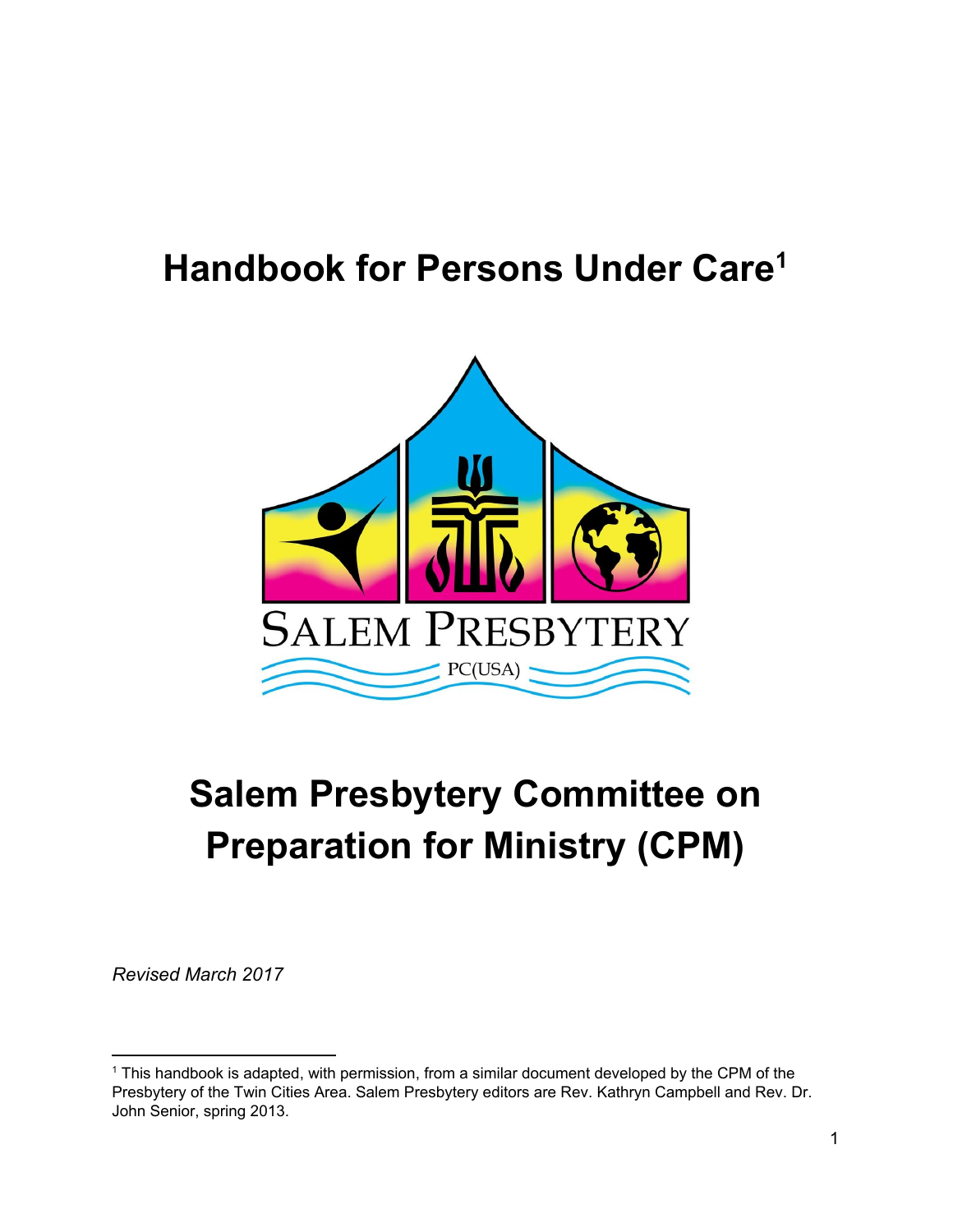## **Table of Contents**

- 1. General Committee Information
	- 1.1 Committee Makeup and Organization
	- 1.2 Committee Meetings
	- 1.3 Committee Co-Moderator Responsibilities
	- 1.4 Committee Member Responsibilities
- 2 Presbytery Office Staff Responsibilities to CPM
	- 2.1 Executive General Presbyter
	- 2.2 Office Manager
	- 2.3 Stated Clerk
	- 2.4 Communications
- 3. Inquirer/Candidate Meetings with the CPM
	- 3.1 General Guidelines for all face-to-face meetings with Inquirers and Candidates
	- 3.2 Appearance before Presbytery at Stated Meeting
- 4. Presbytery Meeting Roles/Responsibilities
	- 4.1 Enrollment of Inquirer
	- 4.2 Enrollment of Candidate
	- 4.3 Examination for Ordination of a Candidate
- 5. Policy Statements
	- 5.1 Pre-Inquirers
	- 5.2 Inquirers
	- 5.3 Candidates (Minimum of 12 months; G-2.0602)
	- 5.4 Certified Ready to Receive a Call
	- 5.5 Confidentiality
	- 5.6 PC(USA) Reformed Tradition Education
	- 5.7 Ordination Examinations
	- 5.7.1 Alternative Exam Policies
	- 5.8 Official Files
	- 5.9 Indebtedness Policy/Fiscal Fitness
- 6. Salem Presbytery CPM Requirements
	- 6.1 Psychological Assessment
	- 6.2 Goals of the Psychological Assessment
	- 6.3 Following Completion of the Assessment
	- 6.4 Some Criteria to Be Explored
	- 6.5 Indebtedness/Fiscal Fitness
	- 6.6 Sexual Misconduct Prevention Training
	- 6.7 Background Check
	- 6.8 Seminary Coursework Requirements
	- 6.9 Field Education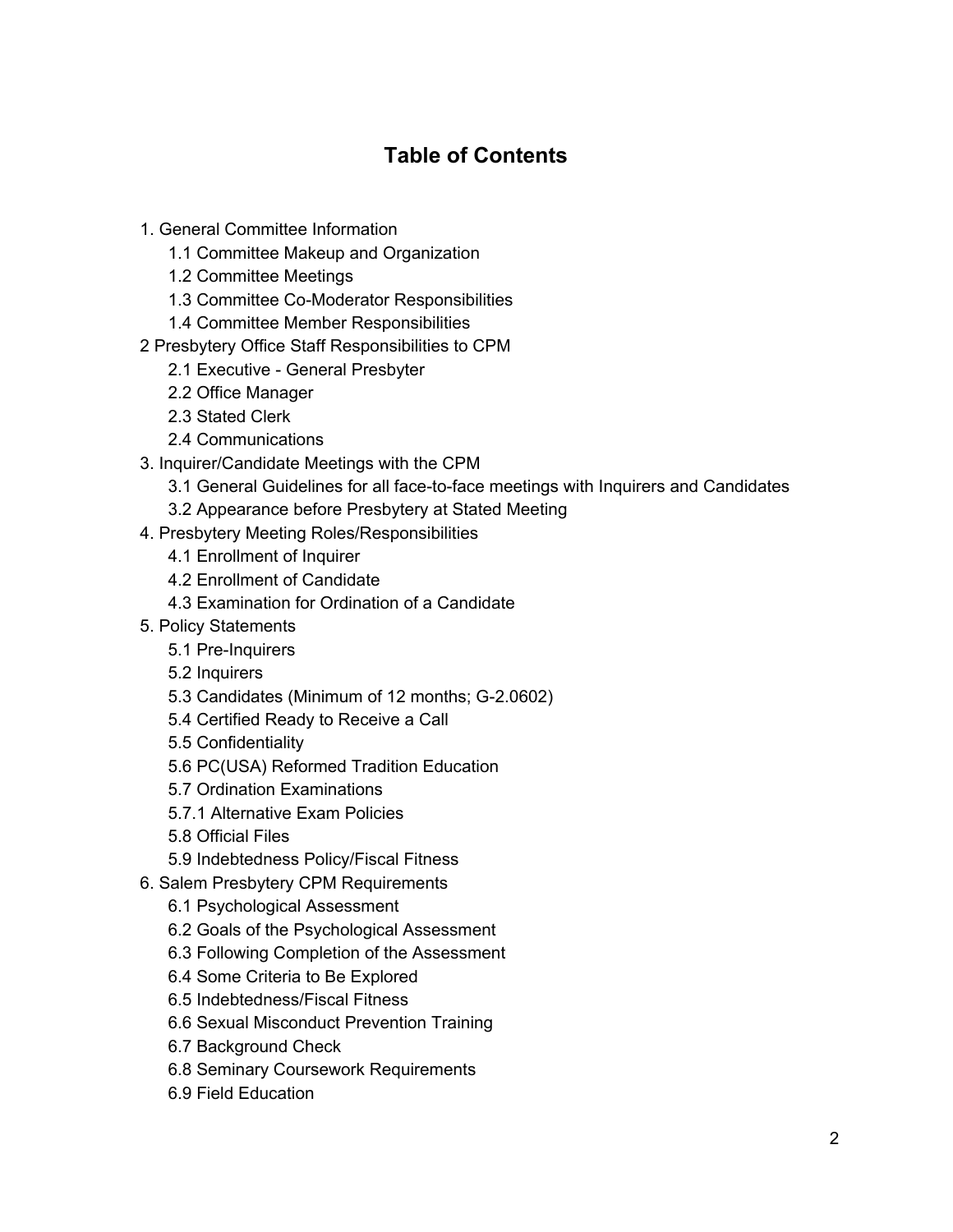- 6.10 Guidelines for an Ideal Learning Covenant
- 6.10 Covenant Evaluation
- 6.11 Clinical Pastoral Education (CPE)
- 7. Scholarships and Grants
	- 7.1 Salem Presbytery Grants
	- 7.2 Synod Scholarships
		- Euler Memorial Seminary [Scholarship](#page-17-0)
	- 7.3 GA Scholarships
- 8. Guidelines for Candidacy Essays
- 9. Guidelines for Writing the Statement of Faith
- 10. Guidelines for Description of Need and Sermon
	- 10.1 Requirements for the description and analysis of contemporary need(s):
	- 10.2 Sermon
- 11. Tips for a Successful Journey
	- 11.1 Inquirer/Candidate
	- 11.2 Session Liaison and Pastor
	- 11.3 CPM Advisor
- 12. A Reading List in Reformed Theology
- 13. Salem Presbytery CPM Checklist
	- 13.1 Application to Pre-Inquirer
	- 13.2 Application to Inquirer:
	- 13.3 Application to Candidate
	- 13.4 Application for Final Assessment
	- 13.5 Annual Consultation with CPM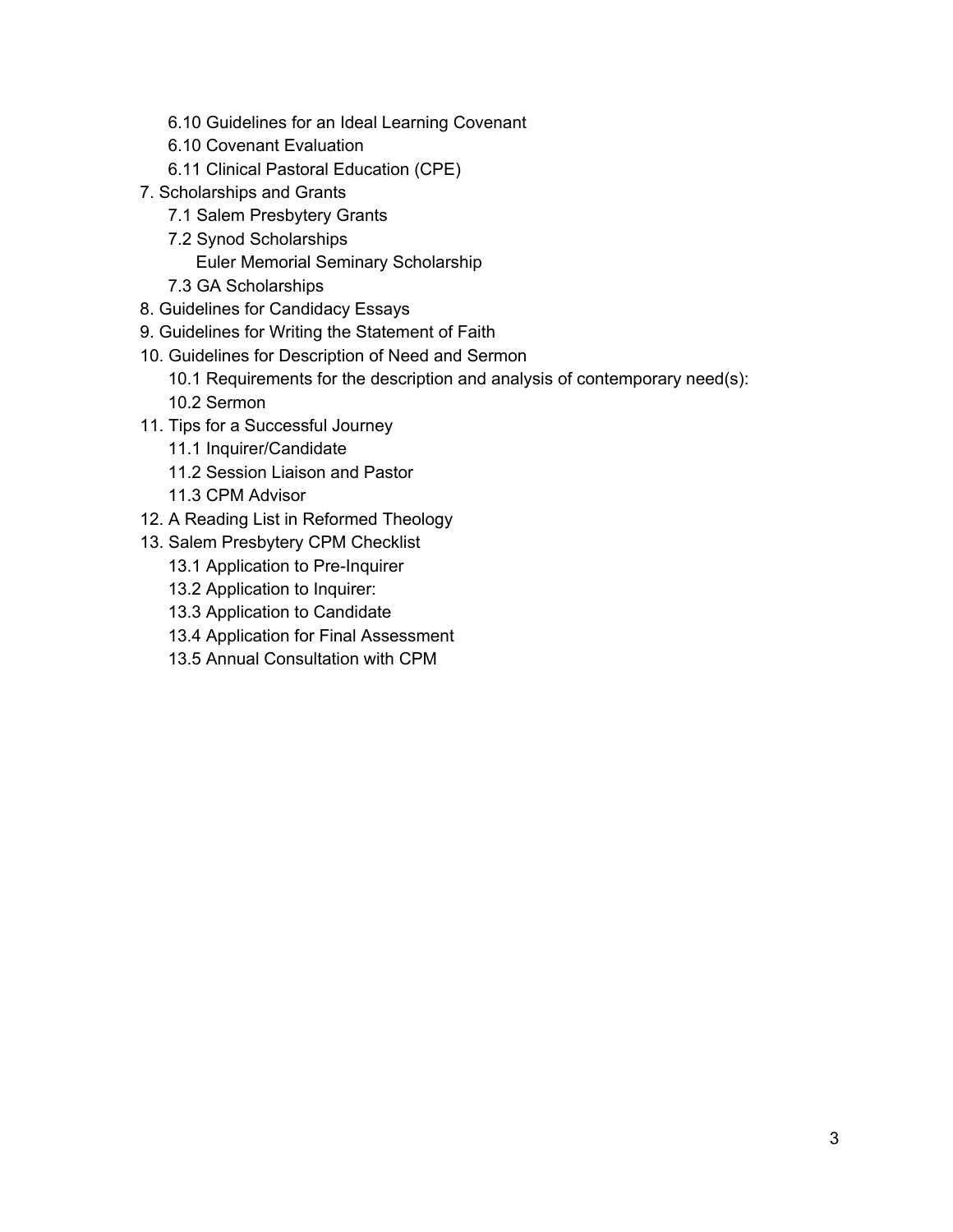# 1. General Committee Information

### **1.1 Committee Makeup and Organization**

- Typically, the committee has 12 members, elected in three classes by Salem Presbytery to serve a 3-year term. There are no term limits.
- Three members of the committee are elected as the co-moderators of the committee. Each co-moderator will have a specific responsibility:
	- A co-moderator for pre-inquirers
	- A co-moderator for inquirers
	- A co-moderator for candidates and those certified ready to receive a call.
- The committee will consist of roughly equal membership of Ruling Elders and Teaching Elders, male and female, and from a variety of congregations in the presbytery
- Each committee member will be assigned to advise persons under care of the Presbytery in roughly equal numbers.
- A co-moderator, or designate, brings reports and recommendations from the committee to the Presbytery at the stated meetings of the Presbytery.

#### **1.2 Committee Meetings**

• CPM meets monthly except for June, typically on the first Tuesday of each month. The Committee will also hold an Annual Consultation each May for persons under care of the Presbytery (ordinarily on a Thursday in the last two weeks of May).

#### **1.3 Committee Co-Moderator Responsibilities**

- Chair monthly meetings
- Coordinate the calendar of annual reviews, application to inquiry, candidacy and final assessment
- Prepare the monthly meeting agenda
- Make sure advisee's presbytery file is complete prior to annual reviews, interviews for candidacy and final assessment.
- Assign CPM advisors
- Assign committee task forces and work groups as needed
- Present reports and recommendations to stated Presbytery meetings
- Orient new committee members
- Manage the day to day questions and inquiries as needed
- Attest PIFs and ordination exam approvals online
- Coordinate communication about semiannual Presbytery grants (application and award communication)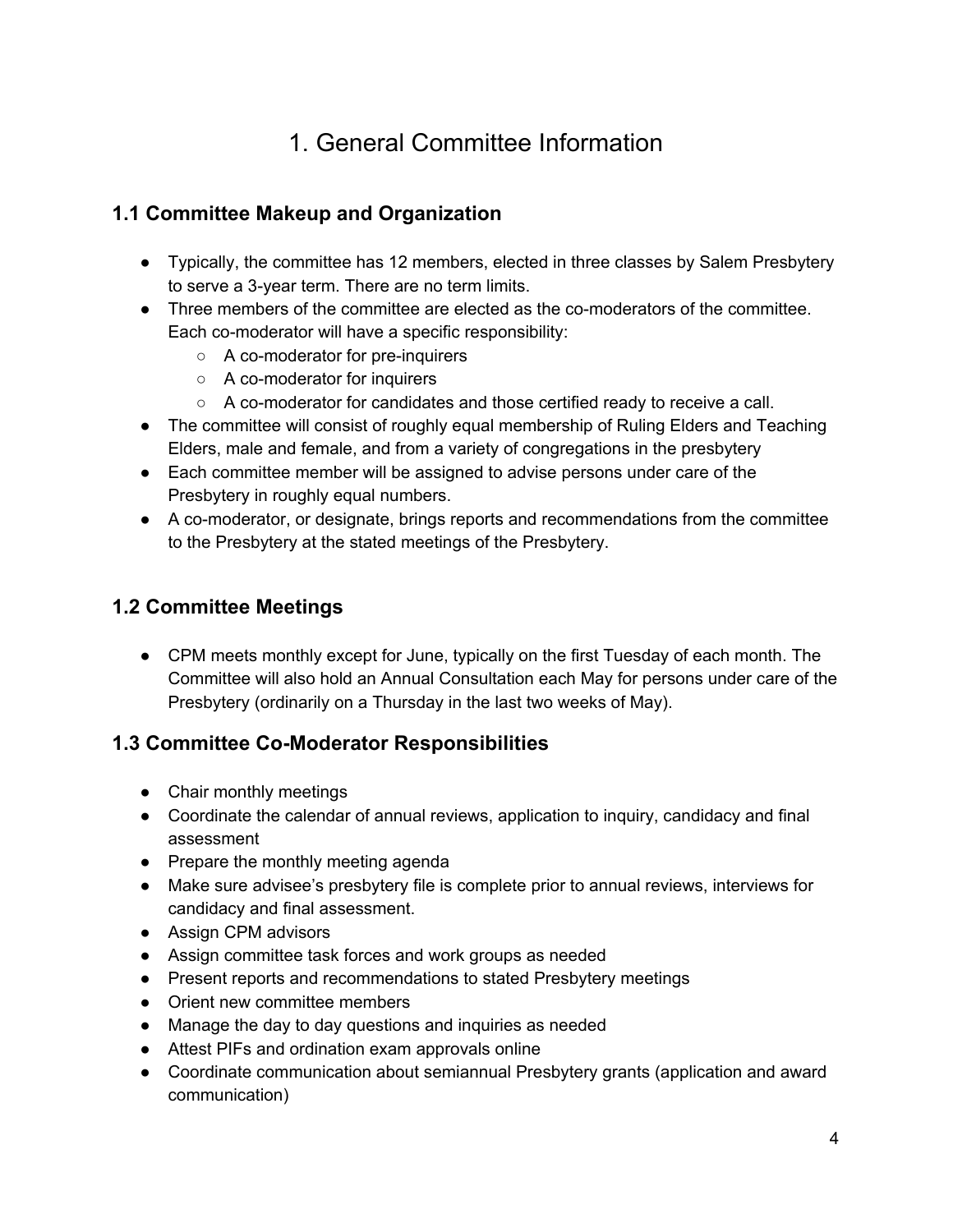● Coordinate CPM members to attend session meetings of churches to explain CPM process

### **1.4 Committee Member Responsibilities**

- Serve as Advisor to 1-3 inquirers/candidates
	- Advisors will be in regular contact with advisees during the year, contact advisees prior to CPM interviews for preparation, expectations, etc., lead annual reviews, raise issues/concerns requiring committee attention, and support advisees when being presented before presbytery for examination for candidacy.
	- Complete Form 4 with inquirers/candidates at each annual review. *If the committee member knows that they will be unable to attend the Annual Consultation, then they will be responsible for asking another committee member to act on their behalf.*

# 2. Presbytery Office Staff Responsibilities to CPM

#### **2.1 Executive - General Presbyter**

- Serves as staff resource to CPM
- Available for consultation regarding issues/concerns/process for inquirers, candidates, committee members, etc.

### **2.2 Office Manager**

- Maintains permanent files of all inquirers and candidates
	- All files remain as permanent property of the Presbytery regardless of withdrawal, removal, transfer, or ordination.

### **2.3 Stated Clerk**

- Works with CPM co-moderator to file all PC(USA) required forms
- Assists with any questions or clarifications of the Book of Order

#### **2.4 Communications**

● Webmaster works with CPM Co-Moderator or designee for all CPM materials available on the Salem Presbytery website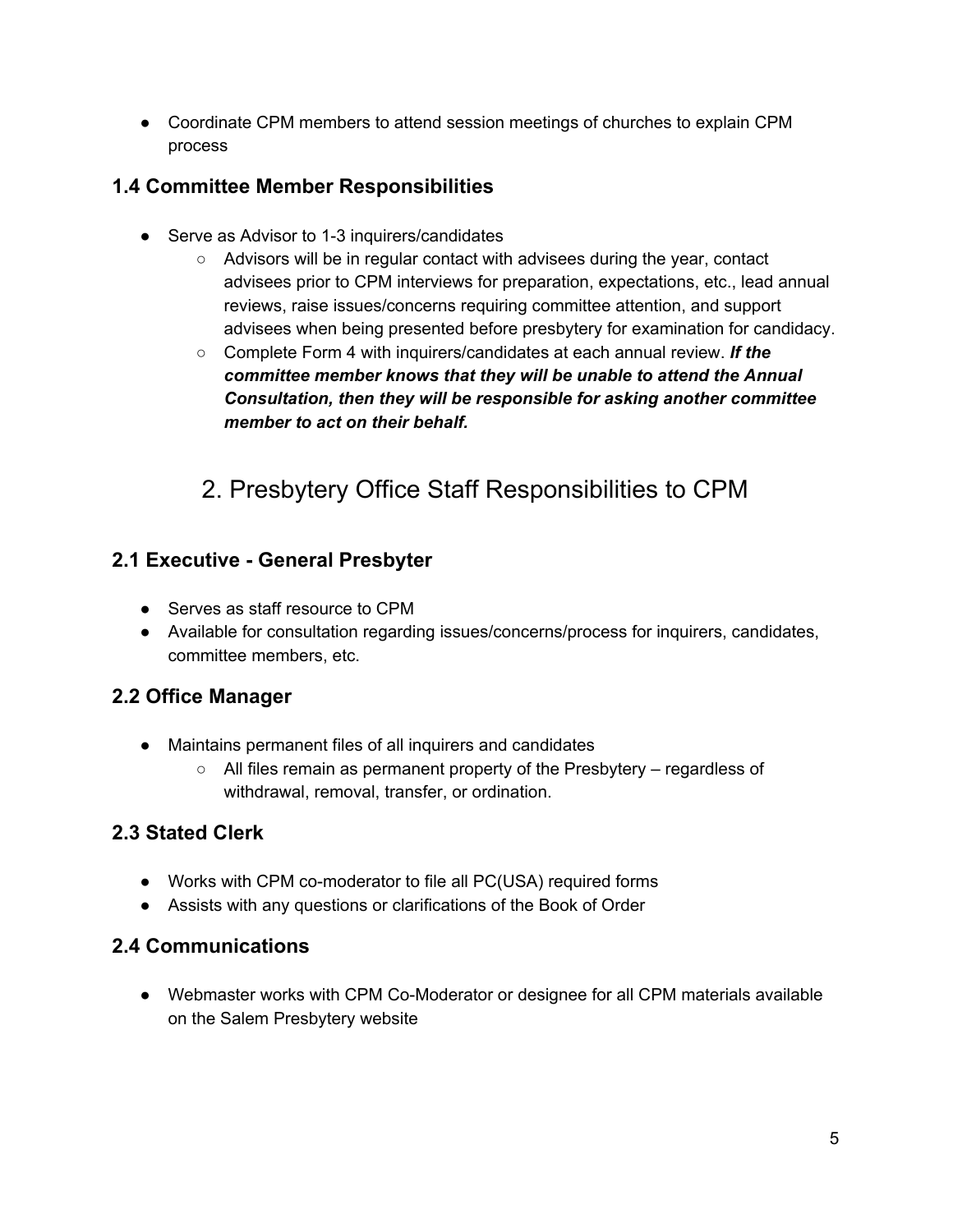# 3. Inquirer/Candidate Meetings with the CPM

### **3.1 General Guidelines for All Face-to-Face Meetings with Inquirers and Candidates**

The CPM requires, at a minimum, ONE face-to-face meeting with each inquirer/candidate within a 12-month period. In most cases, this will occur at the Annual Consultation in May. Attendance at this meeting is required. Should the inquirer/candidate be unable to attend the meeting, they must request permission in writing to the committee, no later than its May meeting (on the first Tuesday of May). Annual reviews may happen by Skype or conference call if the inquirer/candidate has been excused from the meeting as requested. CPM may require additional meetings based on the progress or needs of each individual.

- Inquirers and candidates are expected to provide all written materials within the timelines noted or the meeting will be postponed.
- Inquirers and candidates are welcome, but not required, to invite their pastor and session liaison (or substitutes for either) to be present for all CPM meetings for when they are requesting a change of status (pre-inquirer to inquirer; inquirer to candidate; candidate to certified ready to receive a call).
- All meeting times with inquirers/candidates should begin with introductions and prayer and conclude with prayer.
- Interviews for application to inquiry, candidacy, and final assessment must be done in person.
- All meetings with inquirers/candidates for application to inquiry, candidacy, and final assessment will be scheduled for approximately one hour. The structure will ordinarily be as follows:
	- 30 minute interview with inquirer/candidate (with pastor and session liaison present) after which time the inquirer/candidate is excused
	- $\circ$  10 minute interview with pastor and session liaison after which time they are excused. Should neither be present, this step is omitted.
	- $\circ$  10-15 minute discussion and motions after which time the inquirer/candidate, pastor and session liaison are invited back
	- 5-10 minute discussion on the vote and requirements of the CPM
	- The inquirer/candidate will remain to complete any necessary paperwork

#### **3.2 Appearance Before Presbytery at Stated Meeting**

- Inquiry: CPM reports to the Presbytery when they have received a new inquirer. Inquirers are encouraged to attend the meeting and be introduced, but there is no action of the presbytery and no verbal presentation by the inquirer.
- Application to Candidacy: CPM recommends the presbytery examine and approve an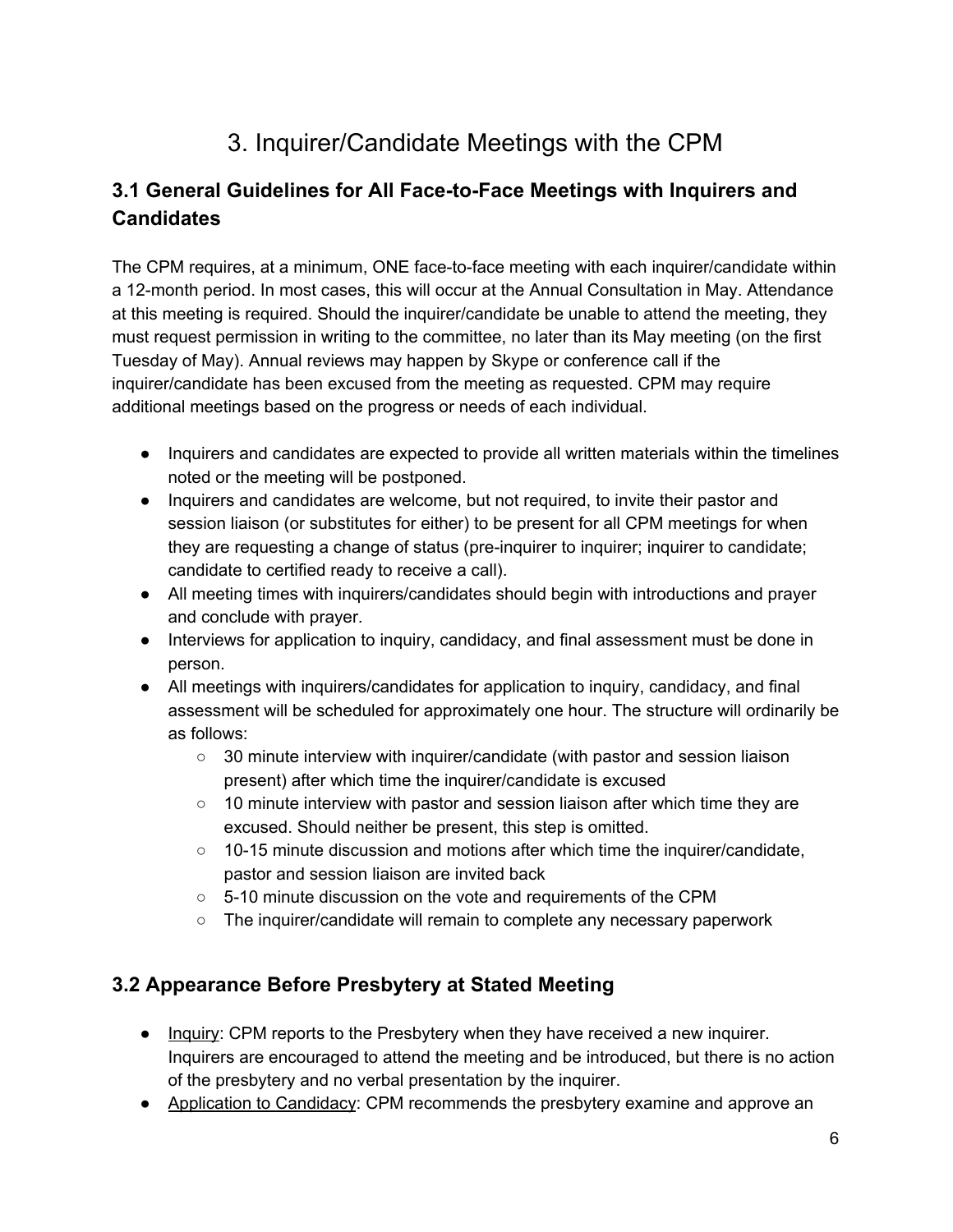inquirer for candidacy. Inquirers will read their faith journey to Presbytery and be examined on only what they share with the gathered body.

- Final Assessment: CPM reports to the Presbytery when they have approved a candidate as ready for examination for ordination pending a call. The candidate does not need to be present.
- Examination for Ordination: once a candidate receives a call, the presbytery of call will bring the candidate before that Presbytery for examination and approval.

# 4. Presbytery Meeting Roles/Responsibilities

### **4.1 Enrollment of Inquirer**

- CPM Co-Moderator reports to Presbytery the action completed by CPM that the individual has been enrolled as an Inquirer.
- CPM Co-Moderator introduces the inquirer if they are present.

#### **4.2 Enrollment of Candidate**

- CPM C-Moderator introduces the inquirer and introduces the examination for receiving the inquirer as a candidate.
- Inquirer reads their faith journey statement, which is also printed in the CPM report.
- Moderator of the Presbytery invites presbytery members to ask the inquirer questions related to what they share about their faith journey.
- Presbytery Moderator calls for a vote.
- Assuming the vote is affirmative, the Presbytery Moderator asks the inquirer to respond to the following questions:
	- Do you believe yourself to be called by God to the Ministry of Teaching Elder?
	- Do you promise in reliance upon the grace of God to maintain a Christian character and conduct, and to be diligent and faithful in making full preparation for this ministry?
	- Do you accept the proper supervision of the presbytery in matters that concern your preparation for this ministry?
	- $\circ$  Do you desire now to be received by this presbytery as a Candidate for the ministry of Teaching Elder in the Presbyterian Church (U.S.A.)?
- Inquirer's CPM advisor or selected individual (i.e. pastor, etc.) provides a brief charge and prayer.

# 5. Policy Statements

Salem Presbytery CPM has adopted the PC(USA) *Advisory Handbook on Preparation for*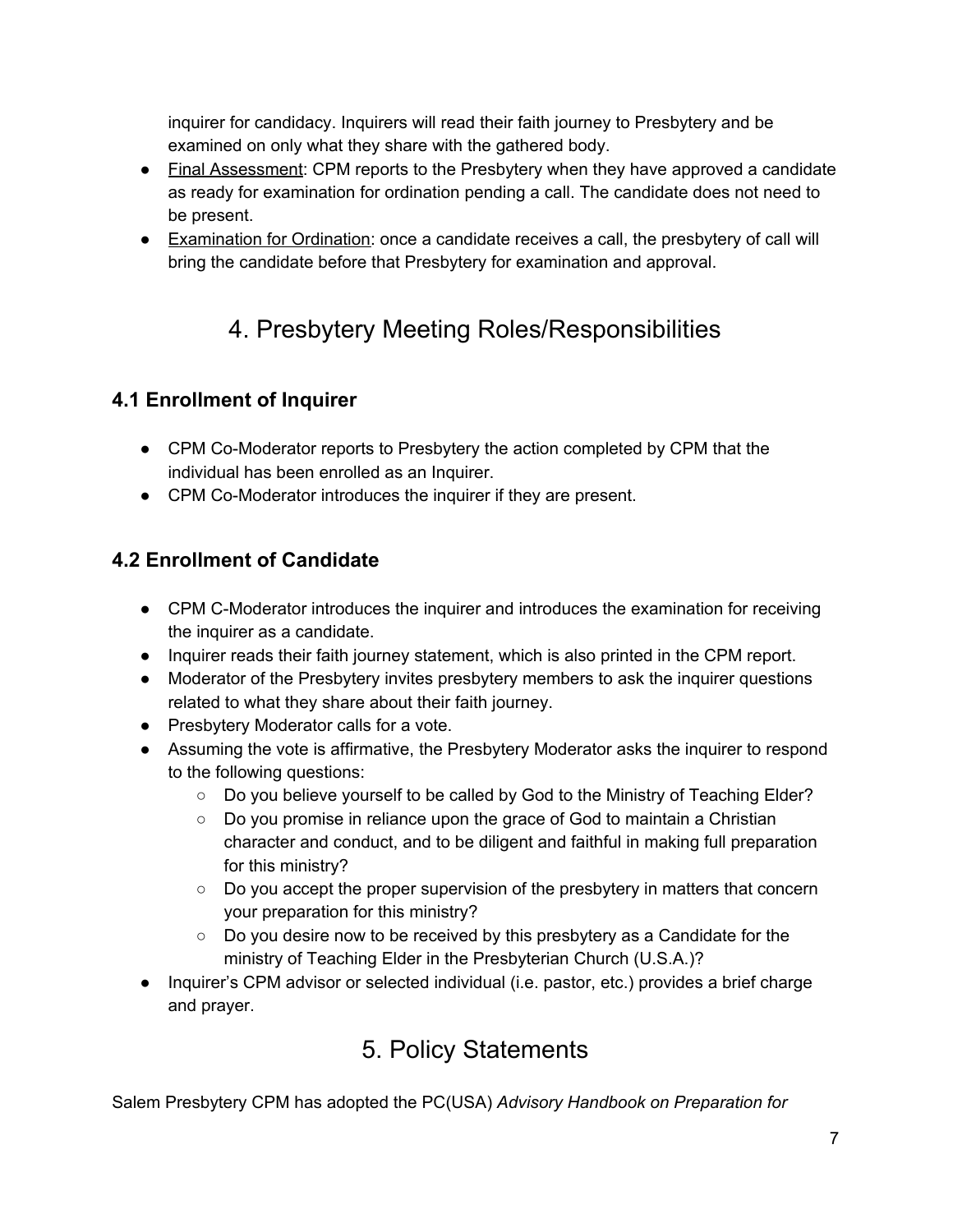*Ministry*. As such, Salem Presbytery CPM accepts all guidelines, timelines and expectations as outlined in the handbook.

In addition, Salem Presbytery CPM has adopted the following policy statements to further define its guidelines, timelines, and expectations of individuals preparing for ordered ministry. Summary statements are listed here. Details related to these policy statements are contained in the larger content of this document.

### **5.1 Pre-Inquirers**

Persons seeking to come under care of the Salem Presbytery CPM shall complete the following prior to submitting an application to inquirer and meeting with their home church session:

- Must have been a member of a congregation of the Salem Presbytery for at least six months, in accordance with G-2.0602
- Ordinarily have a preliminary conversation with CPM's Co-Moderator for Pre-Inquirers regarding the ordination process
- Complete a psychological assessment through an approved center
- Complete a background check through an organization approved by the Salem **Presbytery**

#### **5.2 Inquirers**

The inquiry phase begins on the date of the CPM meeting on which a person has been enrolled as an inquirer. In accordance with G-2.0602, persons under care of the presbytery will be in the ordination process for at least two years, at least one of which must be the candidacy phase. Ordinarily, persons under care will be in the inquiry phase for at least one year. During the inquirer phase, individuals shall:

- Complete a Level 1 sexual misconduct prevention training session led by the Salem Presbytery. An inquirer may take a similar training offered through their seminary or the seminary's local presbytery. Persons under care must submit a certificate indicating completion of the workshop. This may be completed any time during the advisee's tenure.
- Complete a fiscal fitness seminar provided by the PC(USA) Board of Pensions or an equivalent. These are often held on each Presbyterian seminary campus at least once per year. Salem Presbytery may also sponsor an additional session. (See Indebtedness Policy/Fiscal Fitness for more information). This may be completed any time during the advisee's tenure.
- Complete **either** one unit of Clinical Pastoral Education (CPE) **OR** one field education internship placement prior to making application to candidacy. (see Clinical Pastoral Education and Field Education for more information)
- Attend annual consultation meetings, usually held in May of each year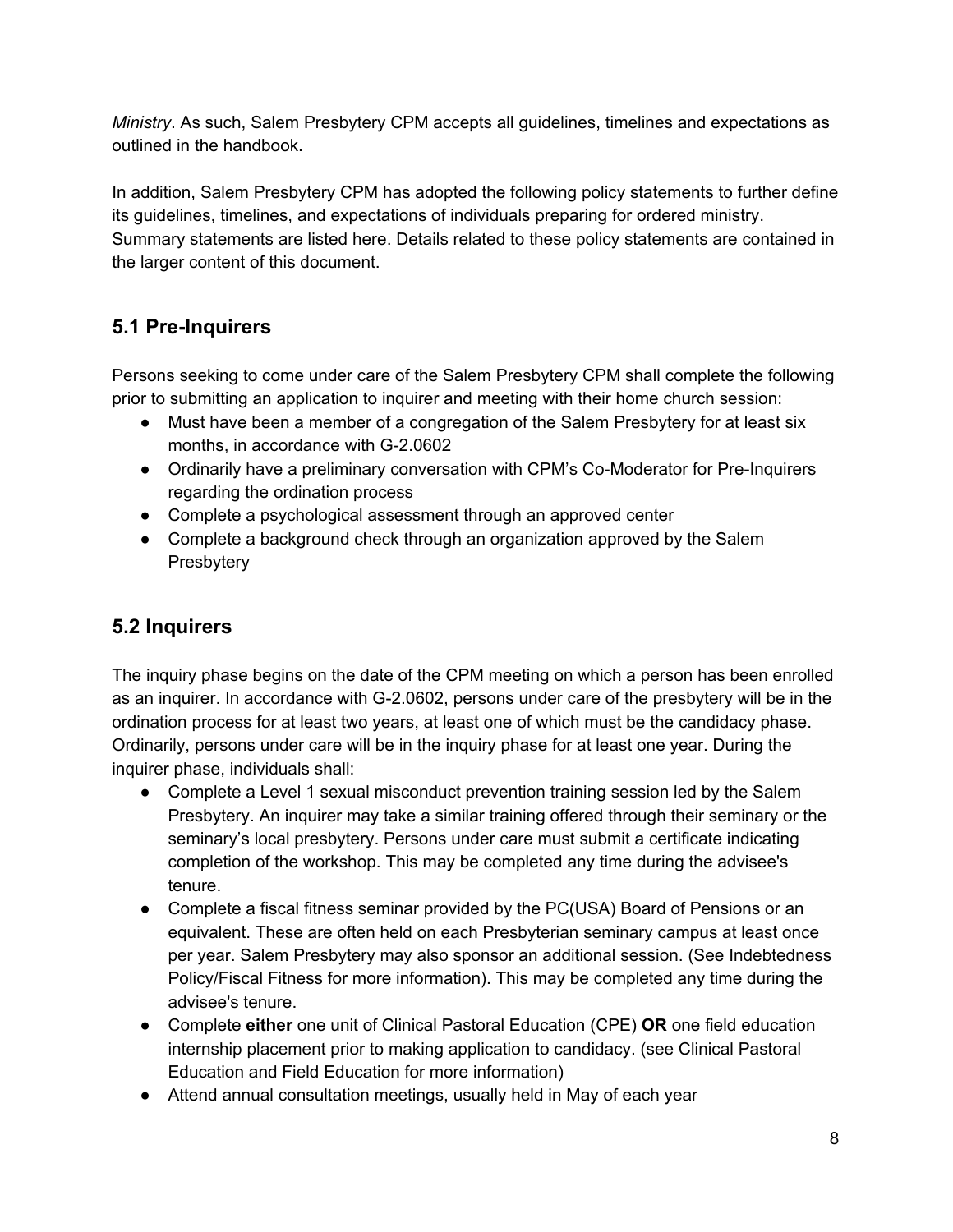- Complete all 5-series forms in preparation for candidacy, along with short essays in response to the following prompts (**See Sections 8 and 9 below for more information on completing these essays**):
	- a. A statement of the inquirer's understanding of Christian vocation in the Reformed Tradition and how it relates to his or her sense of call;
	- b. A statement of personal faith which incorporates an understanding of the Reformed tradition;
	- c. An analysis of at least one concept from the personal faith statement regarding what it suggests about God, humanity, and their interrelationships;
	- d. A statement of what it means to be Presbyterian, indicating how that awareness grows out of participation in the life of a particular church;
	- e. A statement of self-understanding which reflects the inquirer's personal and cultural background and includes a concern for maintaining spiritual, physical, and mental health;
	- f. A statement of his or her understanding of the task ministers of the Word and Sacrament perform, including an awareness of his or her specific gifts for ministry of the Word and Sacrament and of areas in which growth is needed (G-2.05).

### **5.3 Candidates (Minimum of 12 months; G-2.0602)**

The Candidacy phase begins on the date of the Presbytery meeting on which a person has been enrolled as a candidate. During the candidacy phase, individuals shall:

- Complete required seminary coursework, including coursework prescribed in this manual
- Successfully complete all PC(USA) ordination exams
- Complete e**ither** one unit of Clinical Pastoral Education (CPE) **OR** one field education internship not completed during inquiry. (See Clinical Pastoral Education and Field Education for more information.)
- Attend annual consultation meetings, usually held in May of each year

### **5.4 Certified Ready to Receive a Call**

#### Certified Ready Status Time Frame

Progress towards "certified ready to be examined for ordination" status will be reviewed during the candidate's annual review with the CPM. Continuation as "certified ready" will be based on at least the following criteria:

- Ongoing participation in continuing education opportunities
- Active involvement in leading worship and preaching through pulpit supply or other opportunities
- Active pursuit of a call to ministry as demonstrated by circulating PIF or resume (for non-parish positions), conversations and/or interviews with Pastor/Associate Pastor Nominating Committees (PNC/APNC), or other hiring personnel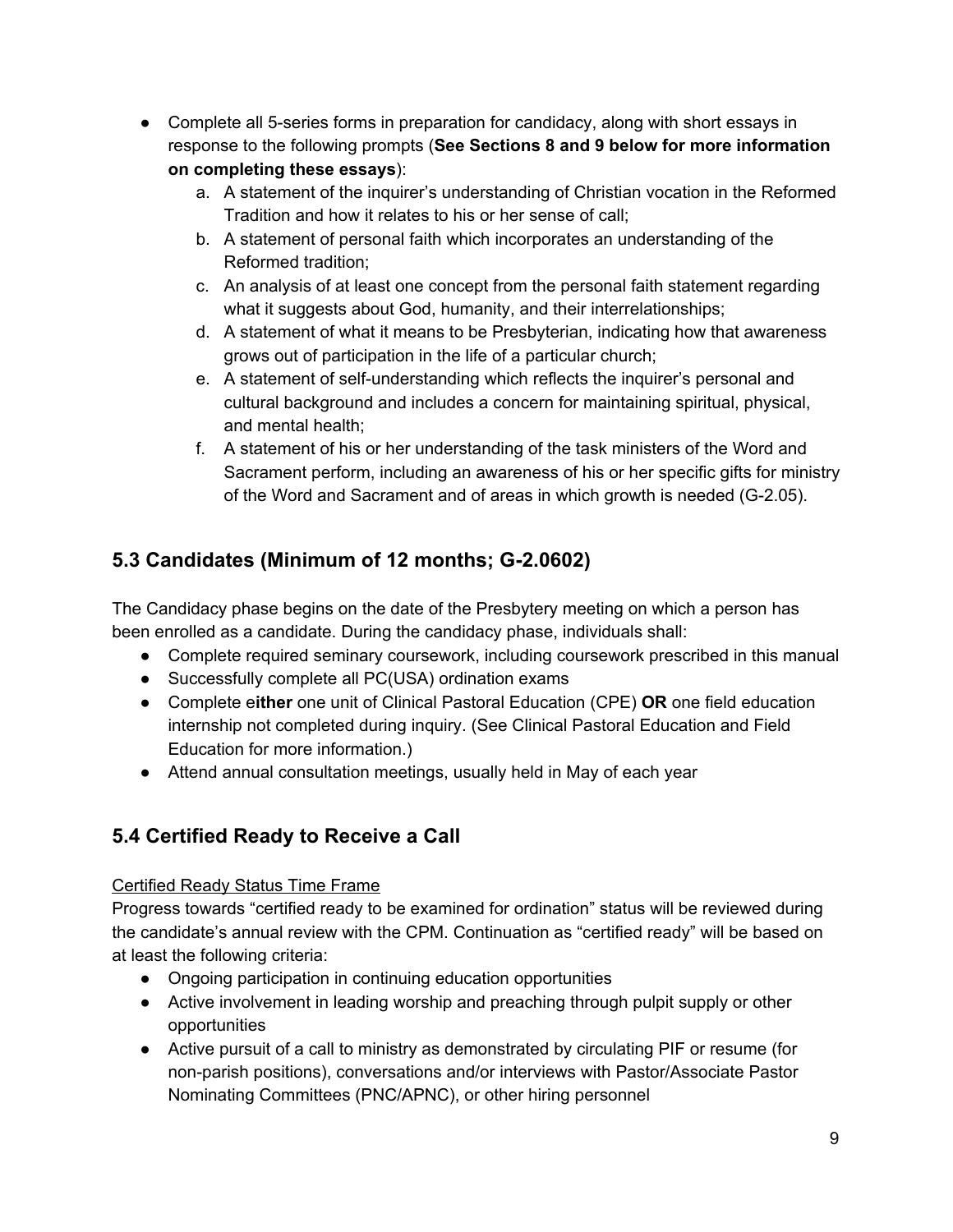If the candidate's "certified ready" status is not re-approved, the candidate will not be able to actively seek a call (i.e., circulate a PIF, submit resumes, etc.) until the candidate completes goals and expectations set in the previous annual review. The candidate's progress towards these goals will be reviewed annually.

### **5.5 Confidentiality**

The work of the CPM should be considered confidential. The CPM reports actions of the committee to the Presbytery or Presbytery Council. These deliberations will be treated as confidential. Any background or supporting information shared during the reporting will be carefully considered.

In order for the CPM to do its work, information about persons under care sometimes needs to be shared with church officers who do not sit on the CPM (i.e, the inquirer/candidate's pastor, session liaisons, seminary advisors or contacts, the executive presbyter, the stated clerk, etc). Only relevant information will be shared, and only in strict confidence.

By the laws of the State of North Carolina, all citizens are deemed mandatory reporters of suspected or known child abuse. Some members of the committee may be required, based on their mandatory reporter status, to report concerns to the state for further investigation.

### **5.6 PC(USA) Reformed Tradition Education**

While all seminaries provide course requirements for completing the Master of Divinity, not all non-Presbyterian seminaries provide appropriate courses in the Reformed tradition. All individuals under care of Salem Presbytery CPM must complete the following courses:

- Presbyterian polity and worship (including detailed study of the Book of Order, the Book of Common Worship and the Book of Confessions)
- Reformed theology
- Greek and Hebrew language
- Greek and Hebrew biblical exegesis

For more specific information regarding these requirements, see below.

Inquirers/candidates who choose to attend a non-Presbyterian seminary shall be required to supplement their education with the above list of Presbyterian related courses. Transcripts of seminary coursework will be reviewed at each annual consultation to determine completion of the above requirements.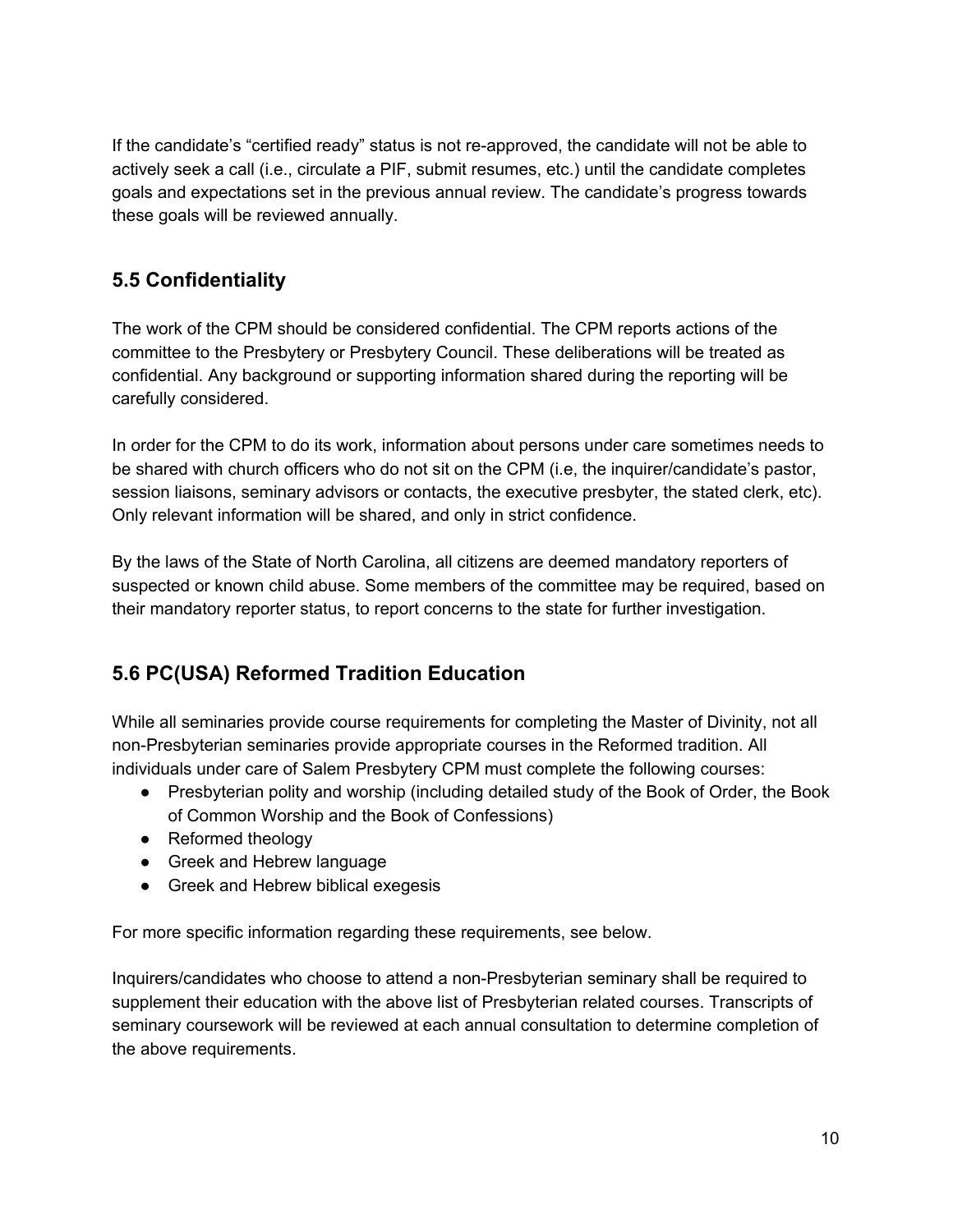### **5.7 Ordination Examinations**

Inquirers are encouraged to take the Bible Content Examination (offered semi-annually) during their first year of seminary. Prior permission by the CPM is not required. Inquirers may register and pay the fee online at www.pcusa.org.

Generally, an individual will take the remaining four written examinations (offered quarterly) after the individual has been received as a candidate. Individuals must receive permission from the CPM to register for the examinations each time they are attempted. Registration and payment is made online (as noted above).

For more information about the exams, please see the PCUSA Ordination Exam [Handbook.](https://www.pcusa.org/resource/handbook-ordination-examinations/)

#### **5.7.1 Alternative Exam Policies**

Time-Related Learning Accommodations: The Bible Content Exam is ordinarily taken in a proctored setting with a 2-hour time limit. With CPM approval, the time limit can be extended to 3 hours for persons under care who have documented learning challenge. All the other exams are not proctored. The candidate may take them in whatever setting they wish (so long as it provides internet access).

Other learning accommodations can be arranged with CPM consultation and approval.

In exceptional circumstances, the CPM, working with the Salem Presbytery, may arrange for a student to complete an ordination exam in an alternative format or to waive examination requirements, in accordance with *Book of Order* G-2.0610.

#### **5.8 Official Files**

All files maintained on persons under care of the Salem Presbytery are the property of the Salem Presbytery and will be kept securely in the Presbytery office. When an individual is removed from care of the Salem Presbytery, whether by withdrawal (self- or CPM-initiated), transfer, or due to ordination, the individual's file will be closed and kept on file in the Salem Presbytery office. If an inquirer or candidate transfers to another presbytery of care, a copy of the file will be sent directly to that presbytery CPM, and the original will be closed and kept on file in the Salem Presbytery office.

#### **5.9 Indebtedness Policy/Fiscal Fitness**

The Salem Presbytery CPM shall monitor the financial status of inquirers and candidates under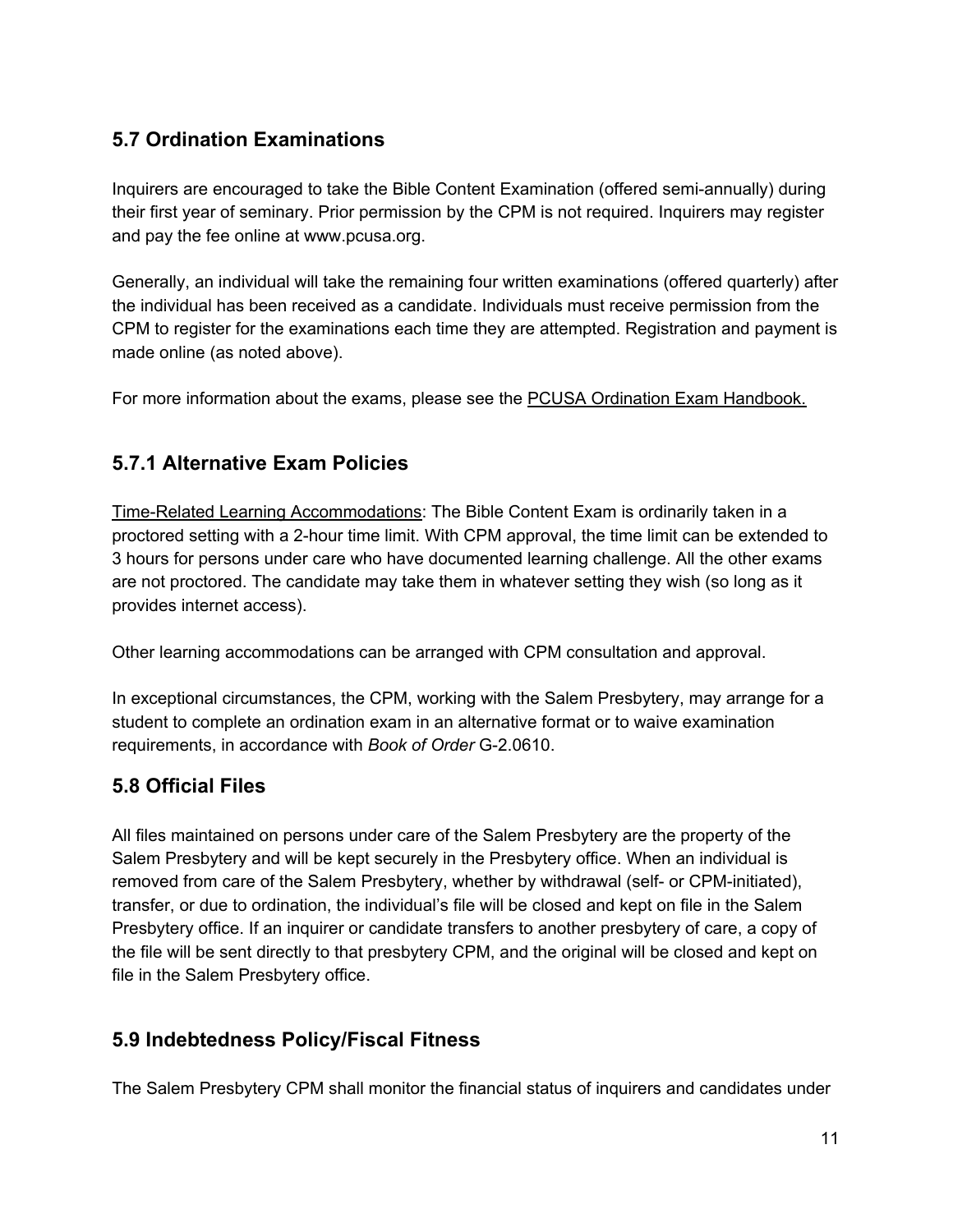care. The Presbytery suggests that the total education debt of graduating seminary students should be no more than 50% of the latest available church wide median salary.

# 6. Salem Presbytery CPM Requirements

#### **6.1 Psychological Assessment**

Salem Presbytery CPM requires all pre-inquirers to participate in a comprehensive career counseling and psychological assessment offered by Ministry [Development](http://www.ministryds.org/) Services (MDS) (6100 Sardis Road, Charlotte, NC) prior to any application as inquirer.

Individuals living out state (e.g., persons attending seminary out of state) may obtain permission from the CPM to take these assessments at another PC(USA) approved center. Permission must be obtained IN ADVANCE of making an appointment with another center.

These assessments utilize various interest inventories, psychological tests, consultation with a psychologist and reflection to help each individual and the CPM assess suitability for ministry. Individuals must sign a release form in order for the CPM to receive a copy. These reports are confidential and are only seen by CPM members. CPM does not distribute this report but keeps in the individual's CPM file.

#### **6.2 Goals of the Psychological Assessment**

- Help the individual understand how his/her values, interests, personality, potential and learned capabilities all fit into an occupational choice of ministry.
- Provide the individual an opportunity to gain deeper appreciation of their own strengths, commitment and opportunities for further growth.

#### **6.3 Following Completion of the Assessment**

The individual and MDS counselor discuss the results of the inventories and tests. The report includes biographical information, interpretation of the results of the various inventories, assessment of the individual's promise for ministry, and any recommendations for growth or future directions.

#### **6.4 Some Criteria to Be Explored With MDS**

- Openness to learning and self-exploration
- Ability to assess themselves realistically
- Emotional stability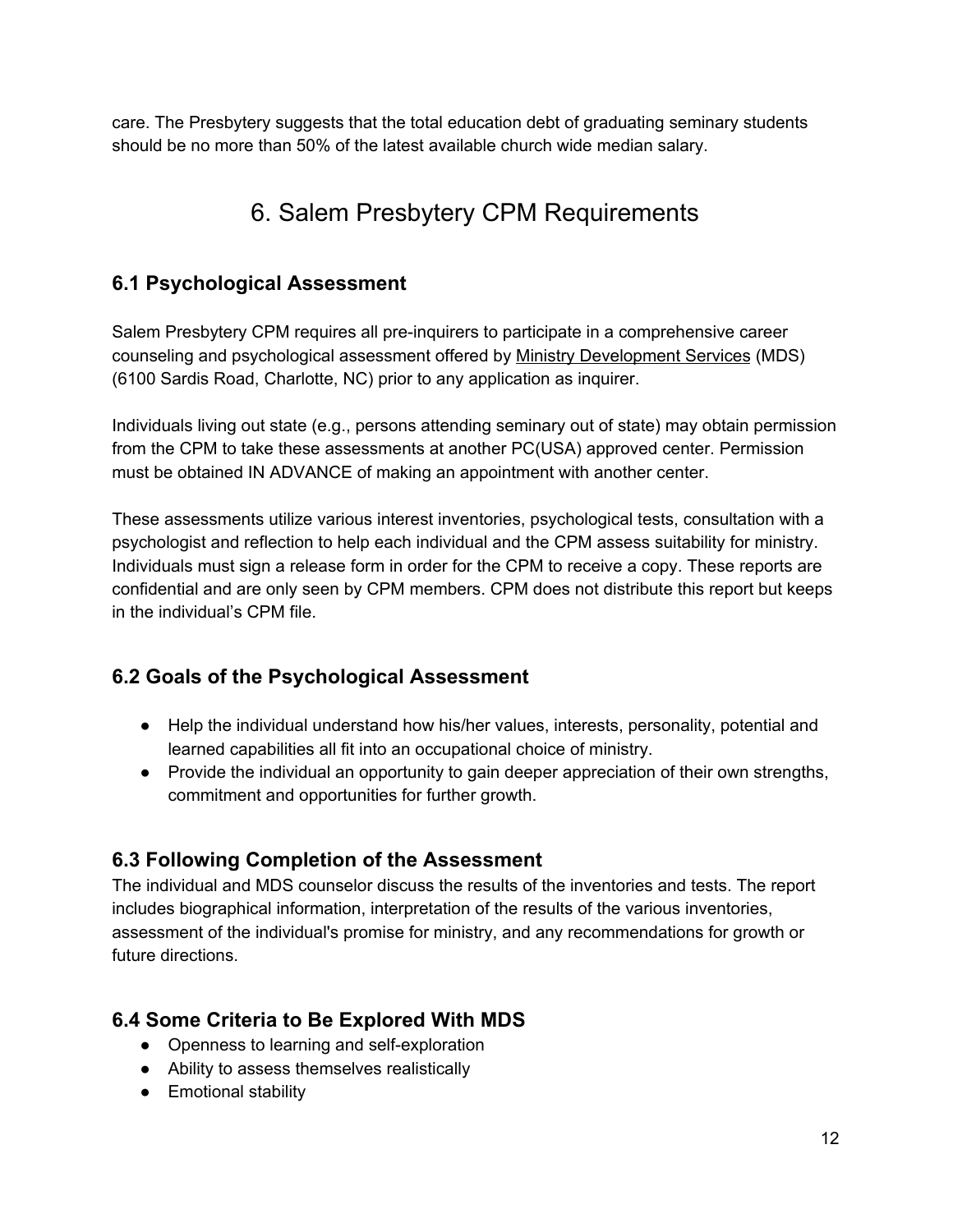- Vocational history and financial situation
- Family situation (both family of origin and current family setting)
- Effective style of interpersonal relating
- Adequate motivation as it pertains to a sense of call and value system
- Level of maturity
- Level of autonomy and authenticity
- Leadership potential (initiative, self-confidence, enthusiasm, etc.)
- Compatibility of interests with elements involved in the exercise of ministry
- Chance for the inquirer's needs as a person to find reasonable fulfillment in ministry
- Innate abilities commensurate with the demands of ministry and the capacity to develop new skills
- Academic ability to complete the rigorous demands of seminary education

This evaluation should be completed sometime after contact with the Co-Moderator for Pre-Inquiry, coming under care of the church of membership, and prior to application as inquirer. Generally speaking, these appointments are easier to schedule during the summer months. Individuals will need to contact MDS directly to schedule an appointment (704-554-9222).

Costs of the MDS assessment will normally be shared with the individual's home church, the Presbytery, and the individual.

Occasionally the Committee asks an individual, at some point in the preparation for ministry process, to return for a follow-up visit in response to changes in a person's situation, a candidacy of extended duration, or to explore a particular issue.

#### **6.5 Indebtedness/Fiscal Fitness**

Pastoral care for advisees and clergy includes caring for their financial well-being and that of their families. This extends to ensuring that no advisee or clergy takes on more debt than can be reasonably repaid from expected earnings. To that end, Salem Presbytery has the following policy:

When Salem Presbytery is the Presbytery of Care:

- The Committee on Preparation for Ministry shall monitor the financial status of inquirers and candidates under care, suggesting that the total educational debt level of seminary students upon graduation should be no more than 50% of the latest available church wide median salary.
- Every seminary advisee under care is required to attend a financial planning workshop such as the Fiscal Fitness Workshop provided by the Board of Pensions.
	- Advisees will note that the Fiscal Fitness Workshop of the Board of Pensions is required for participation in the PC(USA) Seminary Debt Assistance Program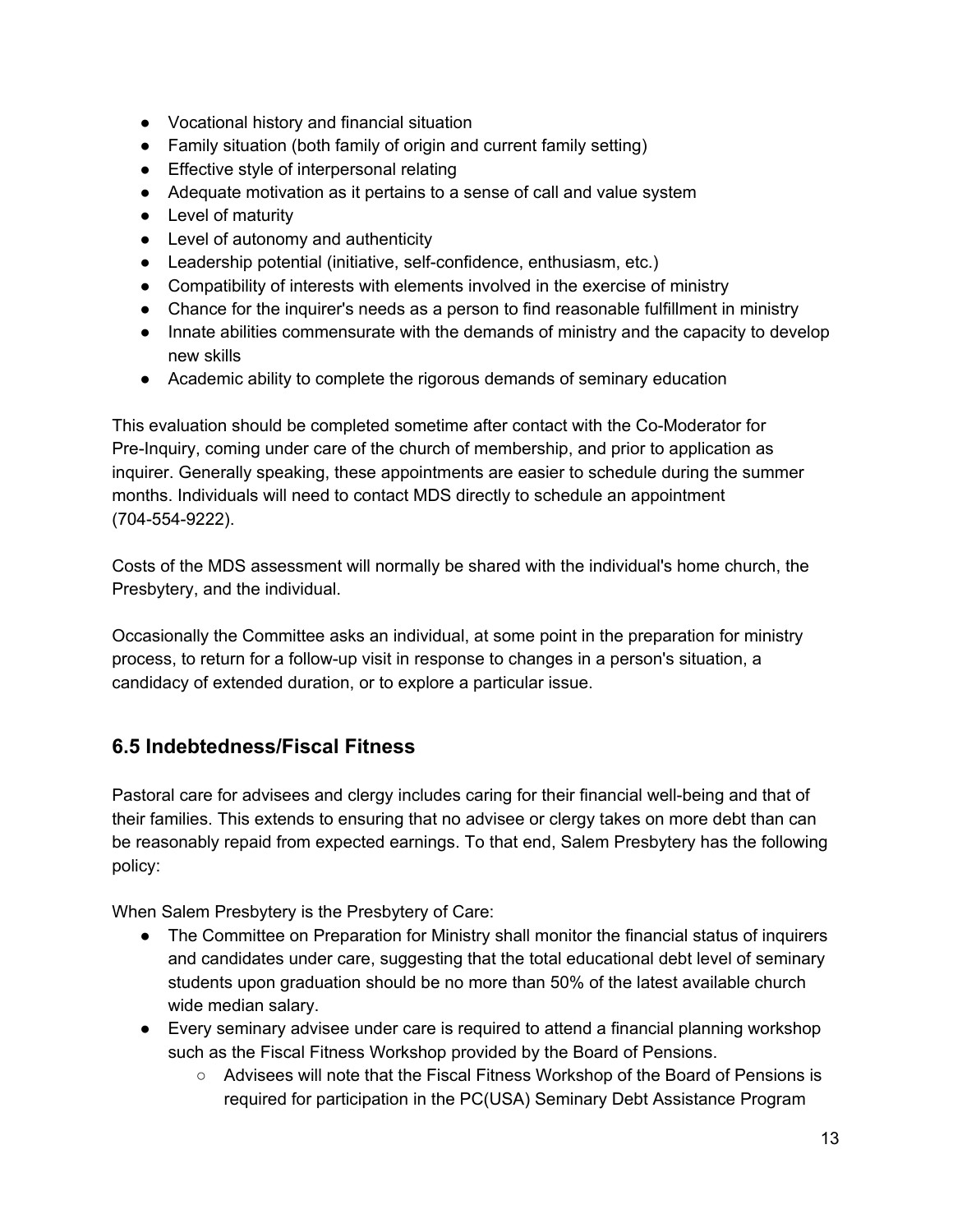which forgives debt if a person takes a call in a small, rural congregation.

○ The Board of Pensions also offers health insurance for seminary students and their families. The Board of Pensions requires that seminarians applying for health insurance to complete the Fiscal Fitness Workshop.

#### **6.6 Sexual Misconduct Prevention Training**

The CPM requires all persons under care to complete a basic sexual misconduct prevention training seminar. This is typically offered at many local seminaries. Salem Presbytery also holds this training seminar regularly.

#### **6.7 Background Check**

All persons seeking to come under care of CPM must complete a background check. The CPM Co-Moderators will send a request to the Presbytery Stated Clerk to begin this process. As this process takes several weeks, the applicant needs to complete their portion of the process quickly. This background check must be completed and in-hand prior to enrollment in the inquiry phase of the ordination process.

#### **6.8 Seminary Coursework Requirements**

Salem CPM assumes that the advisee's transcript, upon completion, will include coursework in biblical and language studies, theology, ethics, church history, worship, preaching, pastoral care, Christian education, and leadership and administration.

Additionally, Salem CPM requires all persons under care to have completed:

- A year (two semesters or equivalent) of Greek language and exegetical study
- A year (two semesters of equivalent) of Hebrew language and exegetical study;
- A one semester (or equivalent) course in Presbyterian polity;
- A one semester (or equivalent) course in Reformed theology that includes study of *The Book of Confessions* and of John Calvin;
- A one semester (or equivalent) course in church history that includes attention to the history of the PC(USA);
- A one semester (or equivalent) course in church or non-profit administration;
- A minimum of one course in **supervised** field education in a PC(USA) congregation;
	- One academic year placement (calendar: nine months) at 8-10 hours/week; **OR**
	- One summer placement (calendar: three months) at 40 hours/week
- An introductory unit of Clinical Pastoral Education (CPE):
	- One part-time unit during the academic year; **OR**
	- One full-time unit during the summer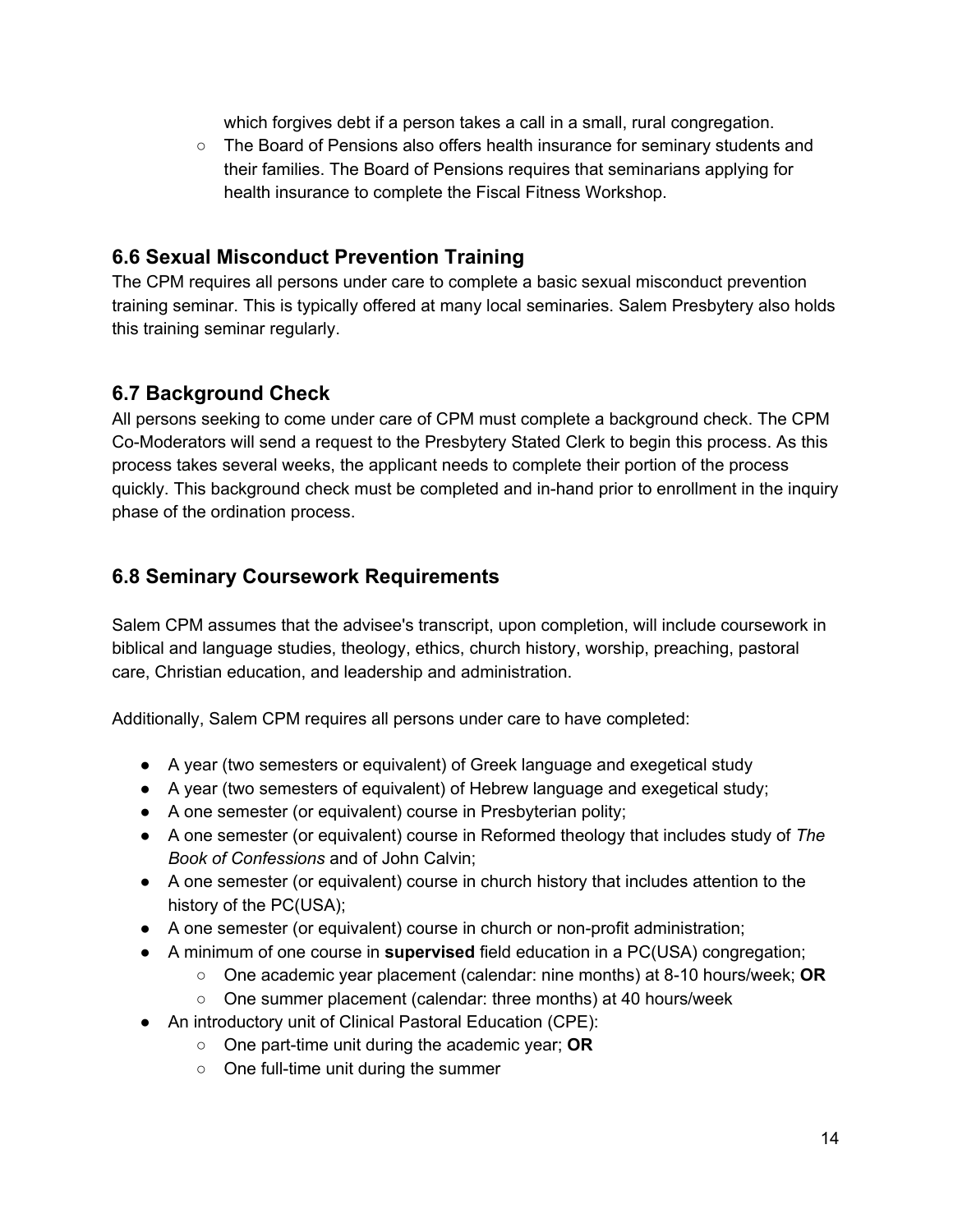All Advisees under care of Salem CPM will submit their transcripts annually for evaluation during the Annual Consultation. For more information about Field Education and CPE requirements, please see the manual.

### **6.9 Field Education**

The Book of Order encourages those in the care process "to engage in some form of service to the church with the approval of and under the guidance of the inquirer's/ candidate's CPM" (G-2.0606).

The Salem Presbytery CPM requires all persons to have at least ONE field education experience. This would be an academic year placement (calendar: nine months) at 10 hours/week **OR** one summer placement (calendar: three months) at 40 hours/week. The following guidelines apply:

- Ordinarily, choosing a field education site is coordinated through the individual's seminary (i.e., office of contextual education or similar).
- The CPM does not allow individuals to do field education in their home church or church where they regularly worship.
- The CPM seeks to encourage individuals to pursue a field education site that will offer a new experience for them (e.g., if you grew up in a rural church, seek a suburban or urban congregation. If your home church is a large congregation, seek a small church experience, etc.).
- Student interns will be supervised by a qualified on-site supervisor who serves as the advisee's guide and mentor. Should the advisee or site supervisor have questions regarding what being a "qualified on-site supervisor" entails, they should contact the CPM Co-Moderator for more information.
- A PC(USA) congregational setting (not home church) in which the advisee will be exposed to and have experience in a wide range of ministry roles and responsibilities
- A learning covenant, which describes the expectations and goals of the field education experience and is signed by both the candidate and the supervisor. This learning covenant will be reviewed by the CPM.
- Written evaluations, based upon the learning covenant, of the advisee's practice of ministry and a final evaluation which will be added to the Presbytery CPM file.

#### **6.10 Guidelines for an Ideal Learning Covenant**

The intern will have the opportunity to:

- 1. Participate in worship leadership:
	- a. At least twice a month the intern will help lead the worship service, gaining experience in leading the various elements of the service (call to worship, call to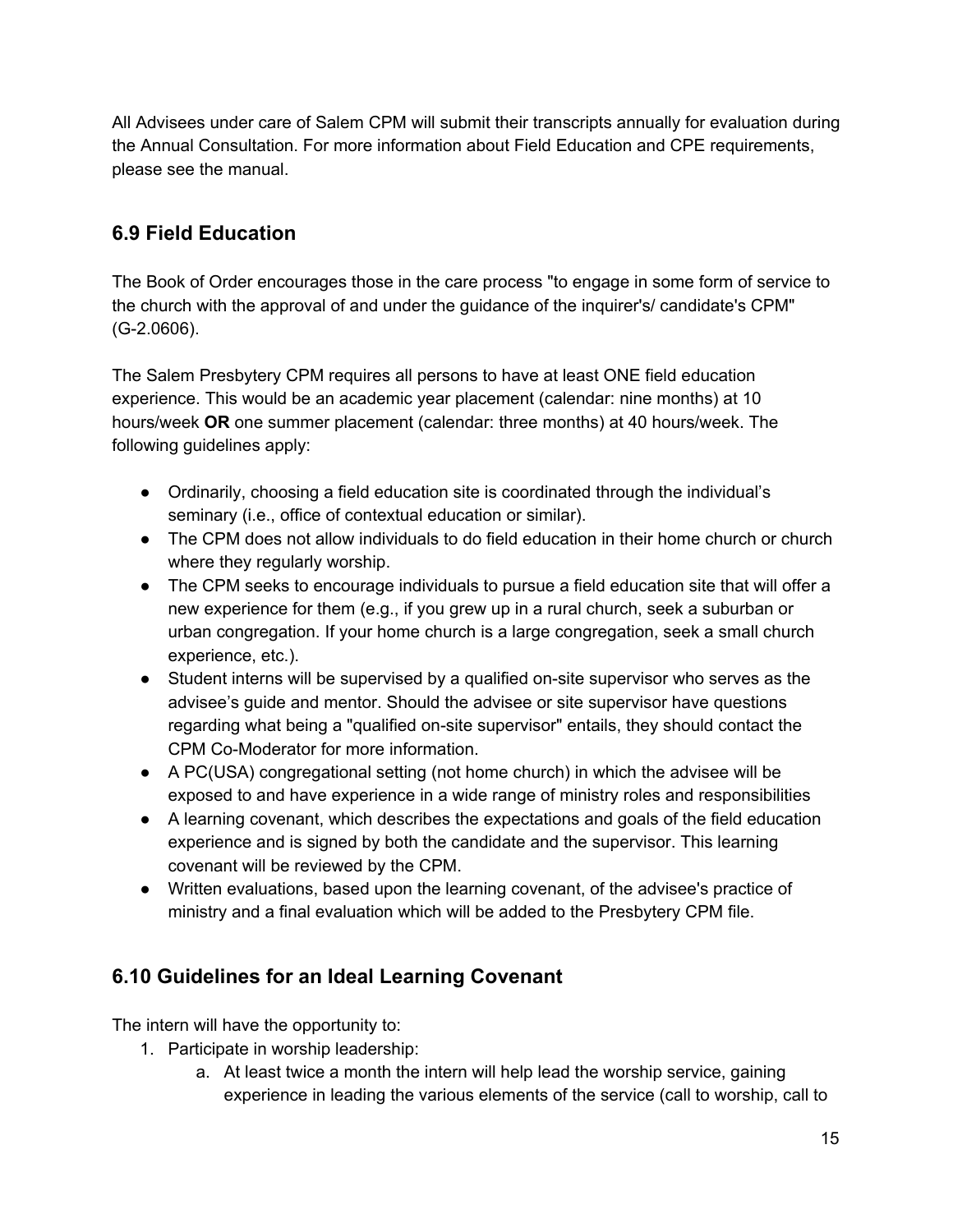confession, assurance of pardon, children's sermons, Scripture readings, pastoral prayers and offertory invitations and prayers).

- b. At least two times during this internship the intern will be invited to preach at the primary Sunday morning worship service.
- c. The intern will observe at least one baptism orientation with a family seeking to have their child baptized.
- 2. Participate in administrative leadership:
	- a. The intern will help to resource at least one committee throughout the internship, with a view to learning how to empower committee members to do committee work (rather than only doing the work of the committee).
	- b. The intern will attend at least three session meetings (or two session meetings and a session retreat)
- 3. Participate in congregational life:
	- a. Academic-year interns will be involved in planning at least one Advent or Lent activity or worship for the congregation.
	- b. The intern will participate in one or two fellowship events to get to know members.
- 4. Participate in pastoral care:
	- a. The intern will observe the pastor(s) working with a family to plan a funeral.
	- b. The intern will observe the pastor(s) in at least one pre-marital counseling session.
	- c. The intern will do at least five visits to shut-ins of the congregation.
	- d. The intern will make at least one hospital visit with the pastor(s).

### **6.11 Covenant Evaluation**

- 1. The intern and supervisor will meet monthly to review these goals and the learnings of the month (for a nine month experience; weekly for a three month experience).
- 2. The intern's CPM advisor will contact the internship supervisor mid-way through the internship regarding the intern's continuing preparation for ministry as experienced by the congregation. The advisor's report to the CPM following this communication will emphasize both learning accomplishments and opportunities for continued growth.
- 3. The intern and supervisor will provide written evaluations, signed by both, to the CPM at the end of the internship. Evaluations will reflect on the learnings of the internship and the progress the intern has made in preparing for the Ministry of Word and Sacrament in the PC(USA).

### **6.12 Clinical Pastoral Education (CPE)**

Clinical Pastoral Education (CPE) is a program of deepening critical awareness of oneself as "pastor" and learning pastoral skills integrated with life experience in a setting under extensive supervision.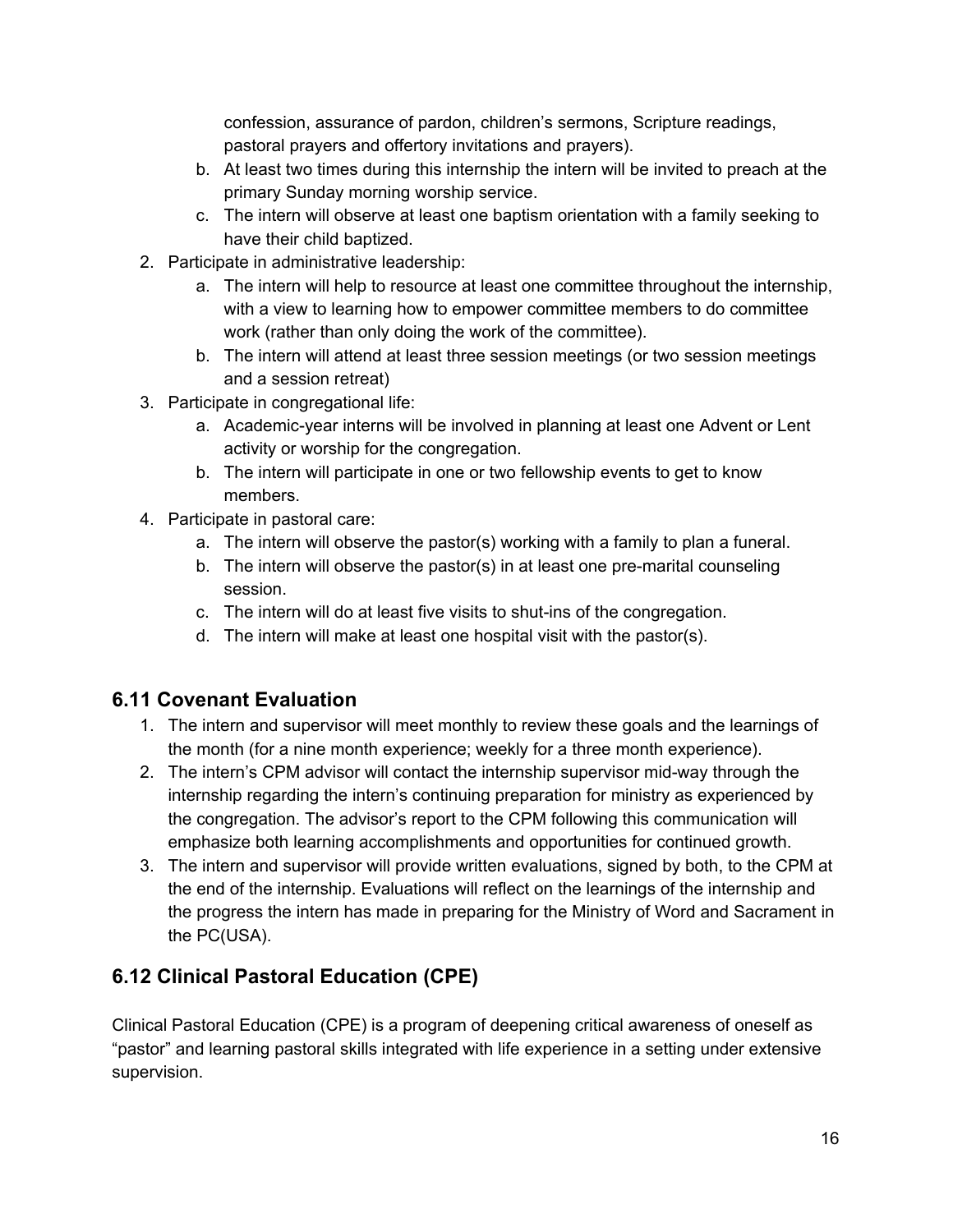CPE is theological and professional education that allows qualified advisees to minister to people while integrating their pastoral experience with personal history, behavioral theory and method, and spiritual development. CPE advisees are challenged to improve the quality of all their pastoral relationships through intense involvement with supervisors, fellow advisees, people to whom they offer ministry, and other professionals.

CPE students learn about the life and work of ministry through clinical practice, theological reflection, written case studies and verbatims, individual supervision, seminar participation and relevant reading. Through viewing complicated life situations from different viewpoints, advisees gain new insights and understanding about the human situation.

At least one unit of CPE at a site approved by Association of Clinical Pastoral Education is required of all inquirers and candidates in the Salem Presbytery. This first unit of CPE shall ordinarily occur in a hospital setting.

Advisees under care of the CPM shall ordinarily engage in supervised practical ministry experience through CPE programs. The committee further encourages students to choose a CPE program that provides a high quality supervisory atmosphere to gain the optimal benefit from this valuable learning opportunity. Inquirers and candidates seeking exemption from CPE will be required to provide the CPM with a written explanation detailing the rationale for their decision and informing the CPM of how they intend to obtain supervised practical ministry experience which the CPE experience is intended to provide. This exemption request must be approved by CPM.

Advisees may be interested in further Clinical Pastoral Education through a second unit of CPE or a CPE residency. These further educational opportunities can be at sites other than a hospital. Advisees should seek the advice of the CPM about these opportunities.

The CPM may also require a person under care to do a follow up unit of CPE based on that individual's ongoing preparation for ministry needs.

CPE advisees shall submit final CPE evaluations for each unit of completed CPE (supervisor and self-evaluations) for review by the CPM.

# 7. Scholarships and Grants

#### **7.1 Salem Presbytery Grants**

Salem CPM makes grants to Advisees under care twice each year, in February and September. Applicants must complete an application, available via email by the CPM Co-Moderator. Completed applications must be submitted by the deadline provided. The deadline can also be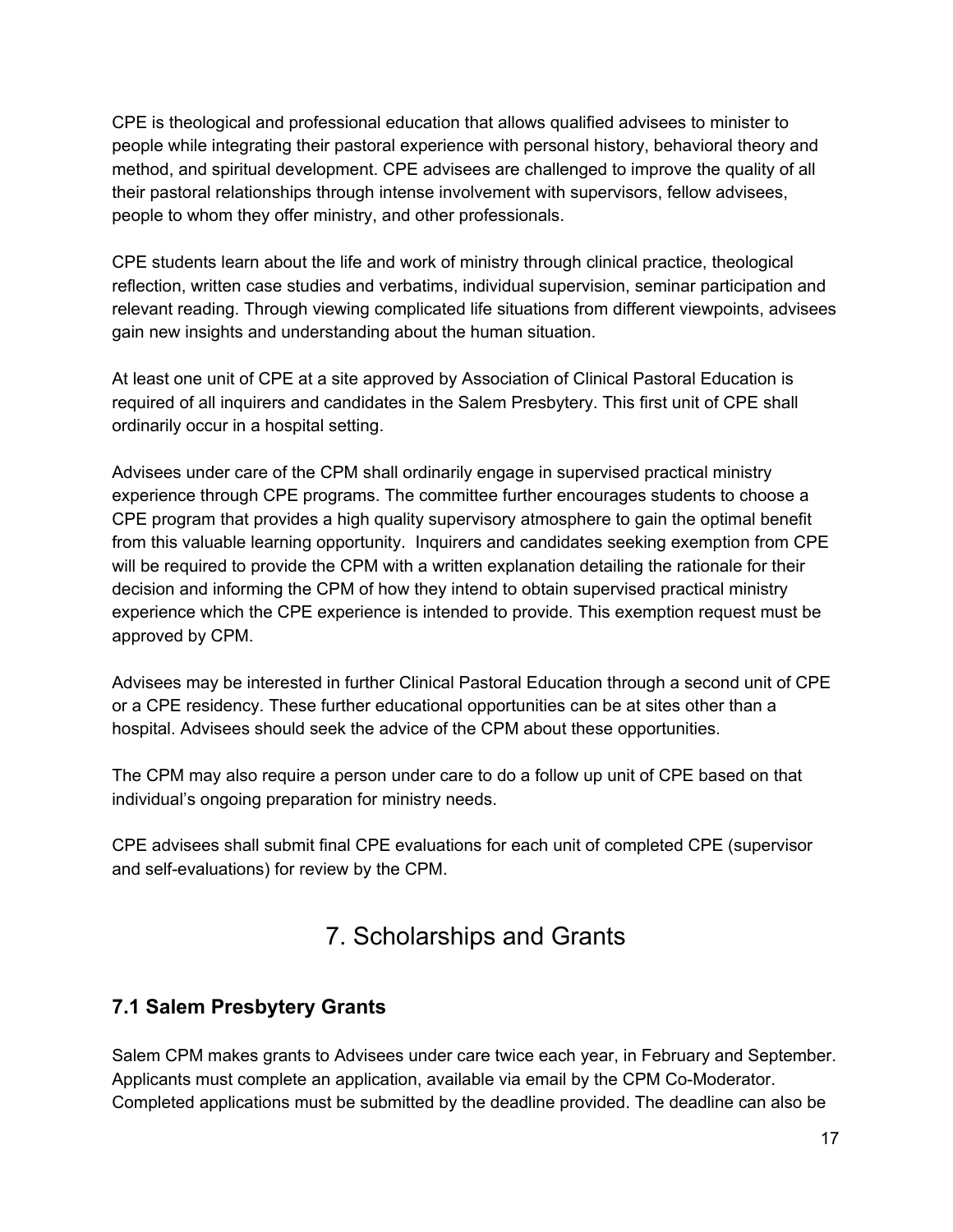found on the CPM calendar. Grant awards depend on requests made and the CPM budget.

#### **7.2 Synod Scholarships**

#### <span id="page-17-0"></span>**Euler Memorial Seminary Scholarship**

The Sherman and Lucille Tilney Euler Scholarship was established through Mrs. Euler's estate to prepare pastors and educators for service to the Church. Mr. and Mrs. Sherman Euler were active in the Presbyterian Church throughout their lives. Mr. Euler worked for the Department of State and was on Foreign Service in Turkey and Japan where Mrs. Euler developed her interests in Ikebana Japanese flower arranging. The Eulers had no children and left the bulk of their estate to the Synod of the Mid-Atlantic for seminary scholarships. The scholarship provides financial resources for students to prepare for ministry at seminaries of the Presbyterian Church (U.S.A.) Consideration for the award may be made by application and selection is competitive.

Applications for this scholarship are due to the Synod of the Mid-Atlantic by February 15 of each year. Scholarships will be awarded based upon availability of funds and the applicant pool. The Euler Scholarship is renewable. Guidelines and an application may be downloaded from the Synod of the Mid-Atlantic website: www.synatlantic.org.

#### **7.3 General Assembly Scholarships**

There are a number of scholarships and grants available through the PC(USA) General Mission Council. For information about these opportunities, please see the PC(USA) website: http://www.presbyterianmission.org/ministries/financialaid/presbyterian-study-grant/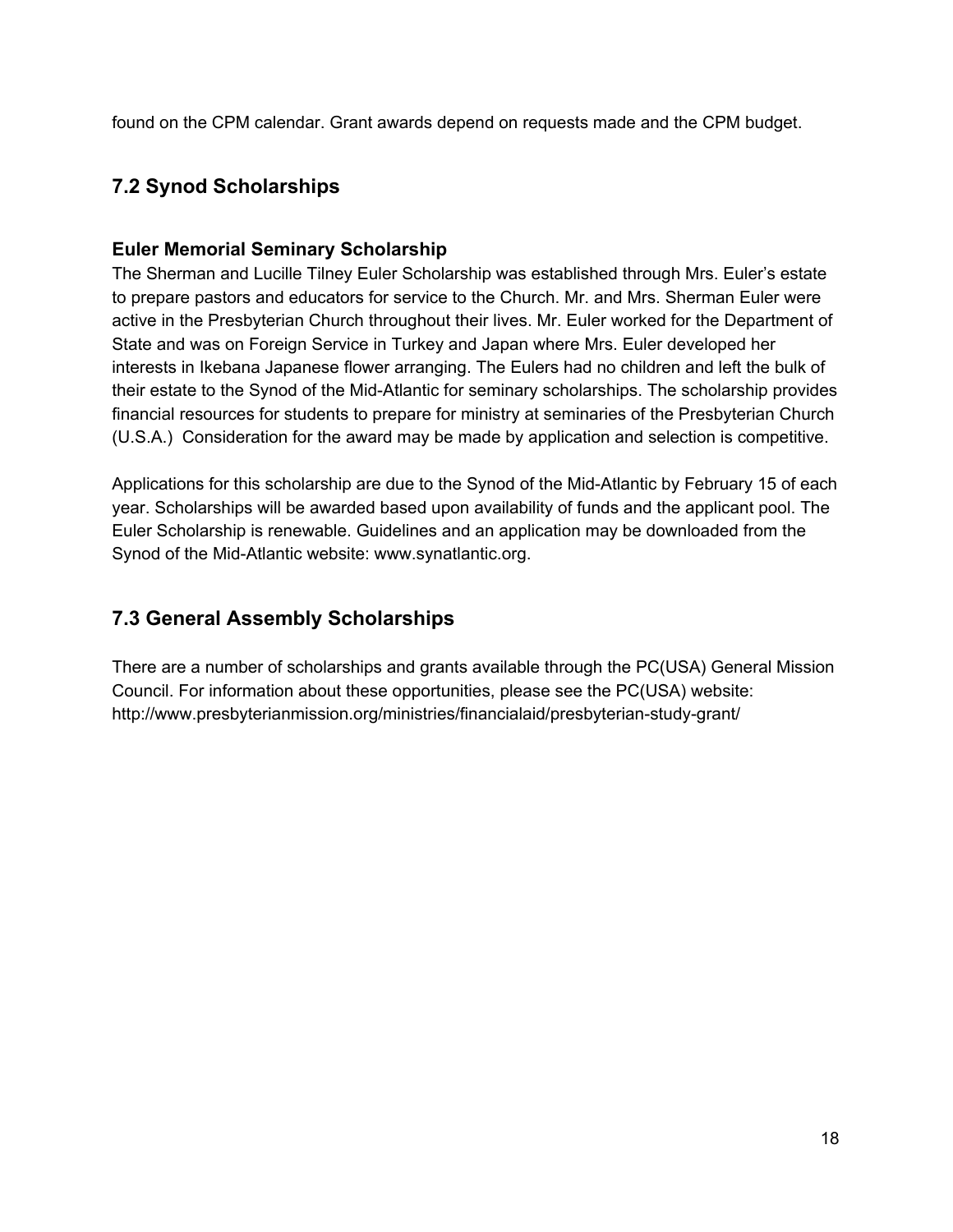# 8. Guidelines for Candidacy Essays

Inquirers applying to candidacy status will provide thoughtful responses to the following six essay prompts. Responses to these prompts should reflect your ability to think theologically, in conversation with Reformed theological traditions (as reflected in the *Book of Confessions*), a basic understanding of ministry in the Presbyterian tradition (as reflected in the *Book of Order*), and evidence that you have grown in your theological, vocational, and pastoral awareness as a result of your seminary education. To these ends, you should explicitly reference the *Book of Order* and *Book of Confessions* as you develop your essays.

Inquirers will email a draft of these essays both to your CPM advisor and the CPM chair (John Senior at seniorje@wfu.edu) no later than four weeks before the CPM meeting in which you like to appear. In this time frame, we can provide adequate feedback on your essays so that you have time to improve them before the whole committee reads and evaluates them.

Please email the CPM chair (seniorje@wfu.edu) with any questions.

By the end of the inquiry phase each inquirer shall demonstrate adequate promise for ministry by presenting:

- 1. A statement of his or her understanding of Christian vocation in the Reformed Tradition and how it relates to his or her sense of call;
- 2. A statement of personal faith which incorporates an understanding of the Reformed tradition;
- 3. An analysis of at least one concept from the personal faith statement regarding what it suggests about God, humanity, and their interrelationships;
- 4. A statement of what it means to be Presbyterian, indicating how that awareness grows out of participation in the life of a particular church;
- 5. A statement of self-understanding which reflects the inquirer's personal and cultural background and includes a concern for maintaining spiritual, physical, and mental health;
- 6. A statement of his or her understanding of the task ministers of the Word and Sacrament perform, including an awareness of his or her specific gifts for ministry of the Word and Sacrament and of areas in which growth is needed (G-2.05).

# 9. Guidelines for Writing a Statement of Faith

The purpose of the "Statement of Faith" is for the inquirer/candidate to reflect theologically on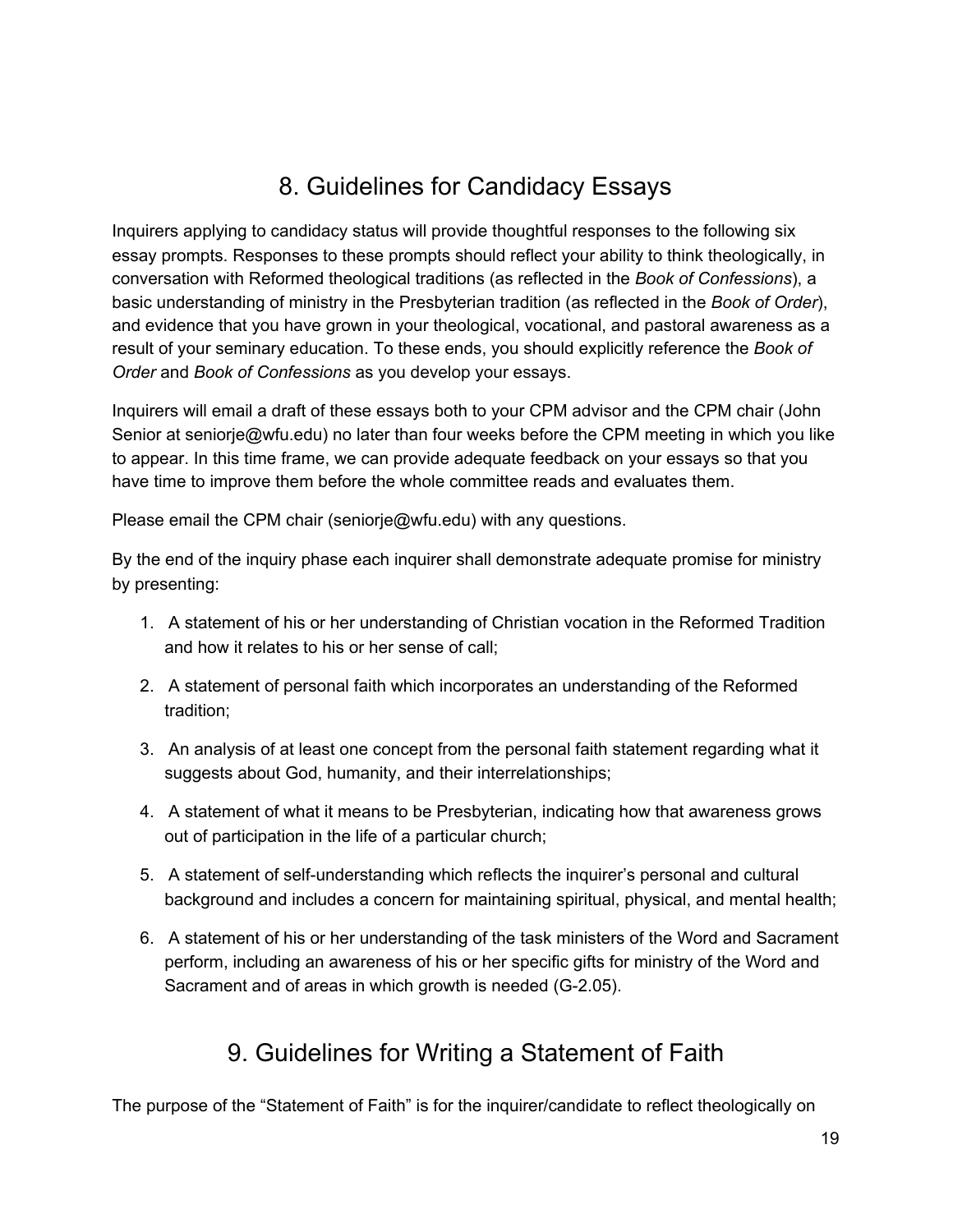specific areas and to state in a concise form his or her faith related to those specific areas. Inquirers are asked to submit a statement of faith when applying for candidacy. Candidates are asked to submit a statement of faith for their final assessment.

Persons under care should begin writing a statement faith early in the ordination process and should revise it regularly. The CPM expects that the statement presented for enrollment in candidacy will differ from the statement presented for ordination. The inquirer/candidate is urged to discuss his or her statement with the CPM advisor, a professor, pastor, or other significant persons in his or her life. The statement should also reveal something of the personhood of the individual.

A statement of personal faith should incorporate an understanding of the Reformed tradition. The statement should be no longer than one page single-spaced. It should indicate where the candidate stands on the central doctrines of Presbyterian belief, including the three persons of the trinity, salvation, Holy Scripture, the sacraments, and the mission of the Church. The statement should also give some sense of her or his personal theological style.

The statement of faith will be the basis by which CPM and the Presbytery conduct their oral examinations of the candidate as part of the examination for ordination. Clichés that might distract a reader should be avoided. The statement should be written in language accessible to lay and clergy. Candidates are invited and encouraged to use inclusive language. Should they choose not to do so, they should be prepared to clarify their rationale for gender-specific language.

The statement must be provided to the committee in advance of these discussions and examinations. The statement will be reproduced as submitted, so typing, spelling and grammar are important.

# 10. Guidelines for Description of Need and Sermon

The brief description and analysis of a contemporary need and written sermon are major parts of the readiness and final assessment process. This brief guide lists the requirements and recommendations for these important documents. A sermon prepared for the exegesis examination or a preaching class may be used, eliminating duplicate work.

10.1 Requirements for the description and analysis of contemporary need(s):

- Include description of community to which the sermon was/will be preached
- Include description and analysis of need(s) this sermon seeks to address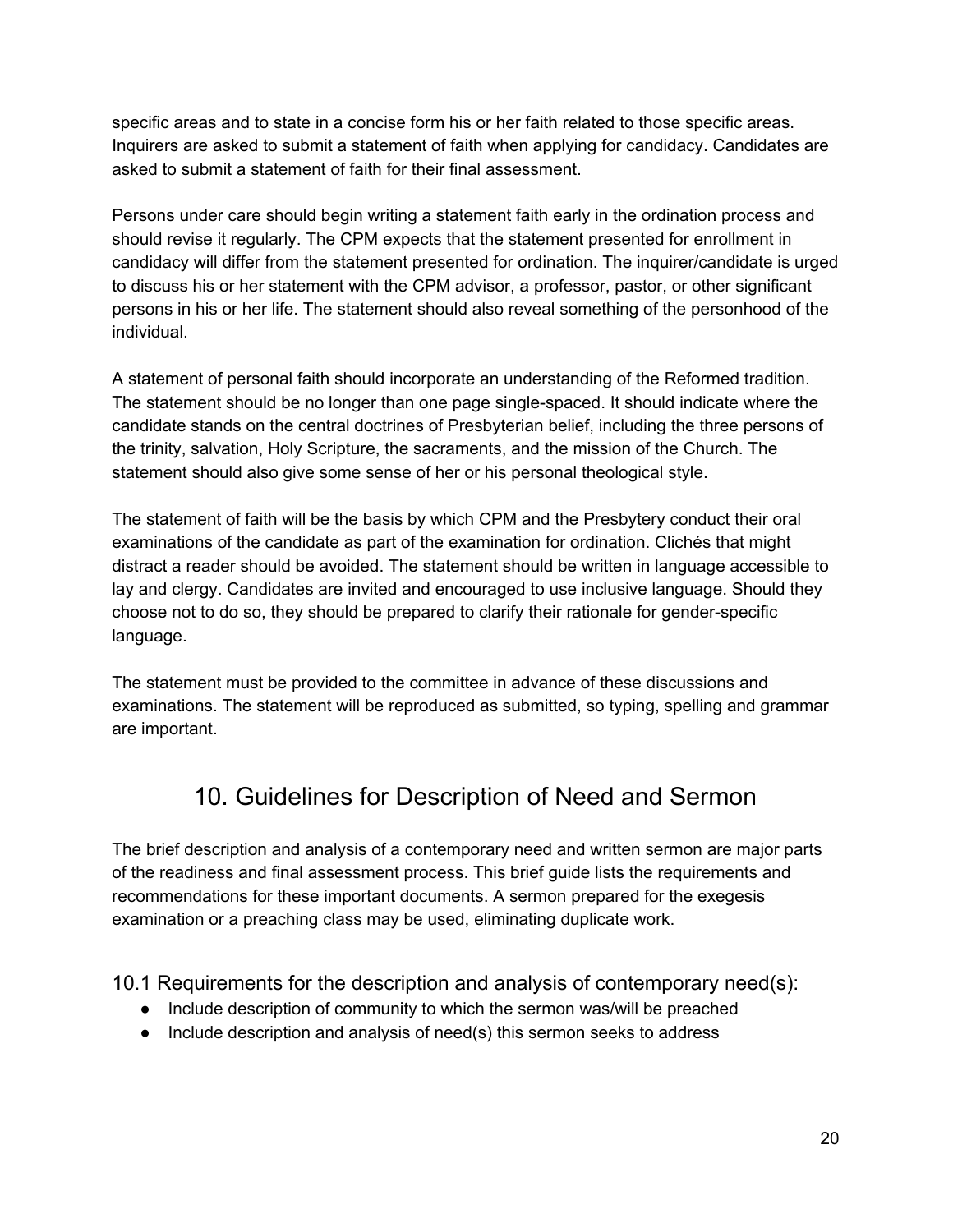#### 10.2 Sermon

The sermon may be submitted via YouTube link, an audio or video file, or written manuscript. If submitting a link or file, the corresponding notes or manuscript should also be included as a reference.

- Requirements for the written sermon
	- Typed, double-spaced; name and date on the cover; pages must be numbered.
	- Must respond to the contemporary need(s) of the community
	- CPM recommends use of gender inclusive language
- Recommendations for the sermon
	- When preached to an audience (congregation or class), is approximately ten to fifteen minutes in length
	- Shows an awareness of and sensitivity to the particular context.
	- $\circ$  Maintains integrity with the particular biblical text as well as Scripture as a whole

# 11. Tips for a Successful Journey

As noted throughout the Advisory Handbook and additional materials the keys to a successful journey are building relationships and open communication.

#### **11.1 Inquirer/Candidate**

- Keep in regular contact with your Session Liaison, Pastor and CPM advisor.
	- Provide the most up-to-date contact information.
	- Inform the CPM of major life events (marriage/divorce, births/deaths, school changes, etc.)
	- Be open about your thoughts and feelings throughout the process
	- If you are having difficulties communicating with your CPM advisor, feel free to contact the CPM Co-Moderator or Presbytery Executive-General Presbyter for guidance
- Don't be afraid to ask questions
- Be timely in completing your written materials and requesting materials from outside sources (seminary, assessment centers, etc.)
- Be well-informed by consulting the Advisory Handbook and additional materials

#### **11.2 Session Liaison and Pastor**

- Keep in regular contact with your inquirer/candidate and the CPM advisor.
- Hold the inquirer/candidate in prayer
- Keep the session updated regularly on the inquirer/candidate's journey
- May attend CPM meetings when the inquirer/candidate moves to the next phase in the ordination process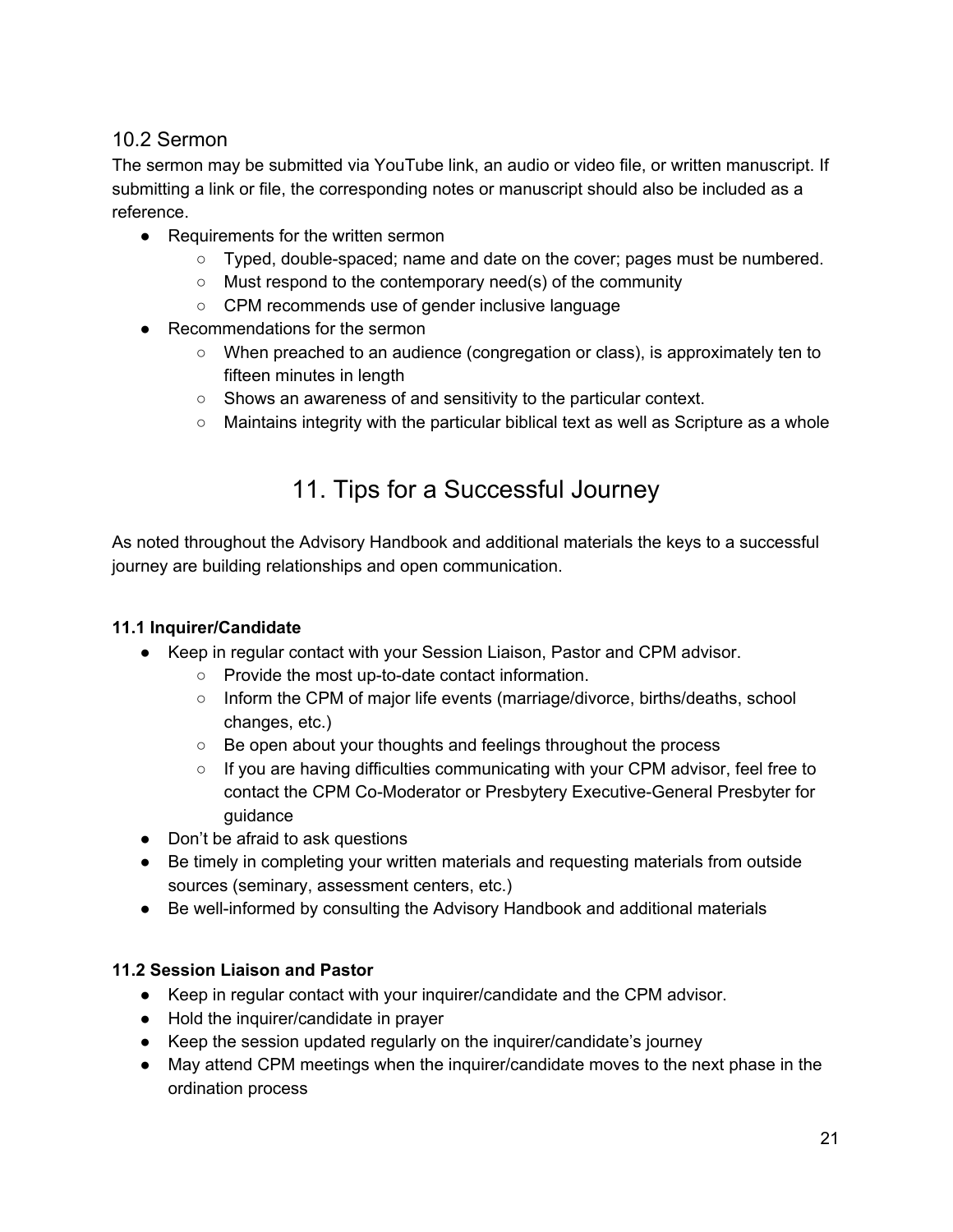- Review annual goals throughout the year as determined in the Annual Consultation
- Be an advocate for the inquirer/candidate with the session for financial, spiritual, and emotional support
- Be present, when possible, at any Presbytery meetings in which the inquirer/candidate will appear
- Don't be afraid to ask questions of the CPM advisor or CPM Co-Moderators
- Be well-informed by consulting the Advisory Handbook and additional materials

#### **11.3 CPM Advisor**

- Hold the inquirer/candidate in prayer
- Keep in regular contact with advisees and their session liaisons and pastors.
- Be a guide to understanding the process, interpret committee actions, etc.
- Acknowledge events in the lives of your advisees, offer encouragement along the way.
- Lead the Annual Consultation meetings and submit paperwork on time.
- Review goals with advisees throughout the year (not only prior to annual consultations or when the inquirer/candidate comes before the committee for a change in status).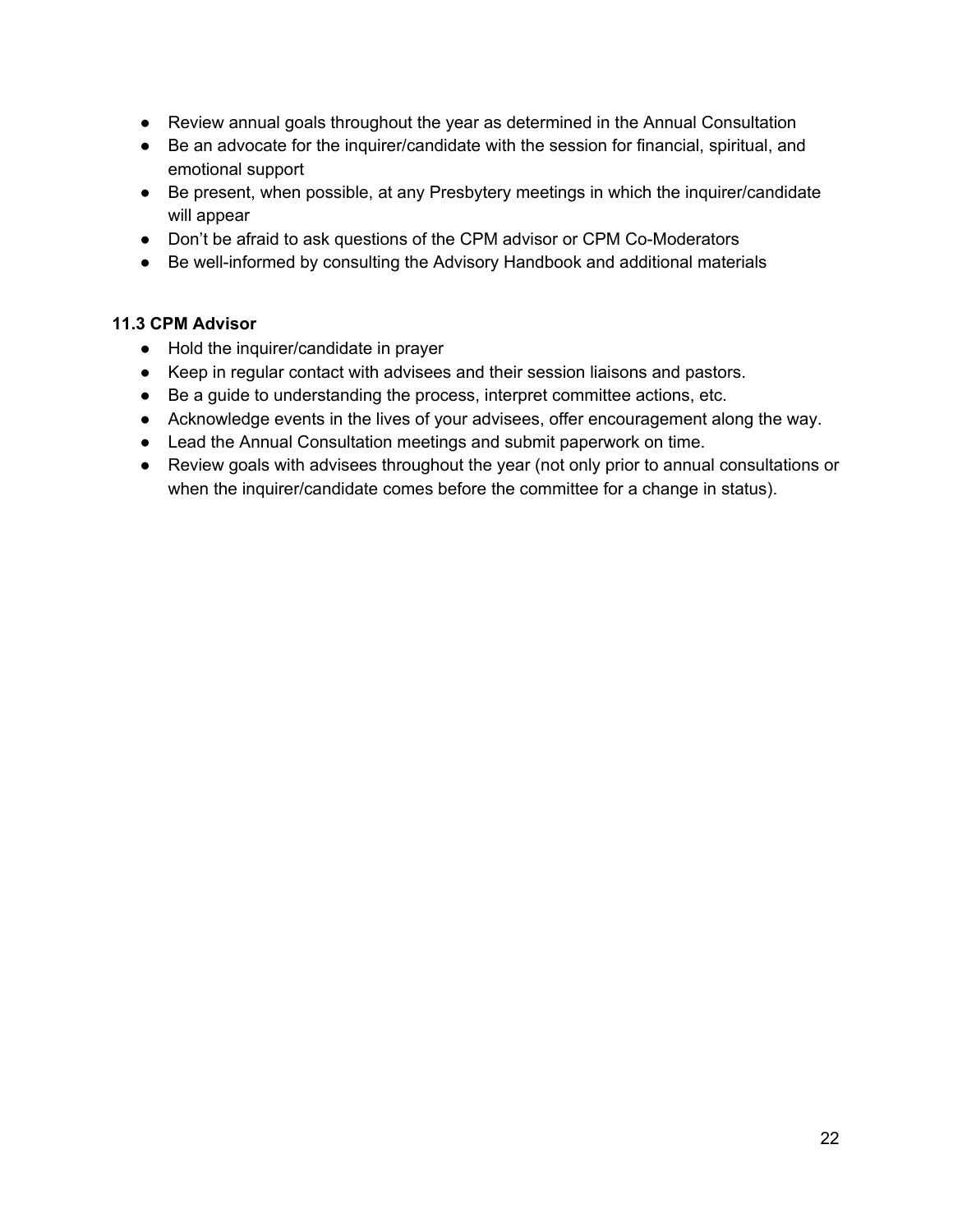# 12. A Reading List in Reformed Theology

#### **Section 1: The Historical Development of the Reformed Tradition**

**Issues:** These introductory readings are intended to give the candidate an understanding of the historical development and breadth of the Reformed theological tradition.

William C. Placher, *A History of Christian Theology,* pp. 101 - 199, 219 - 236, 255 - 270.

Ronald S. Wallace, *Calvin, Geneva and the Reformation*, pp. 1 - 24.

John Leith, *An Introduction to the Reformed Tradition*, p. 17 - 55.

William Stacy Johnson and John Leith, *Reformed Reader*, vol. 1, pp. xix - xxxi.

#### **Section 2: Christology and the Faith of the Ecumenical Church**

**Issues:** Following two readings from creedal and historical sources, the remaining readings in this section offer four contemporary Reformed approaches to the doctrine of Christ. The Second Helvetic Confession declared, "We abhor the impious doctrine of Arius and the Arians against the Son of God" (*Book of Confessions* 5.063). Why did such strong language seem to be necessary? How would our salvation be affected if Jesus was not fully one with the Father? Can the truth represented in the classical creeds be restated effectively in other language, or would any attempts at translation result in changing the doctrine about Christ in some essential way?

Nicene Creed, *Book of Confessions* 1.1 – 1.3

William C. Placher, *A History of Christian Theology,* pp. 68 - 87.

Hendrikus Berkhof, *Christian Faith, An Introduction to the Study of the Faith*, pp. 280 - 293.

Donald G. Bloesch, *Essentials of Evangelical Theology*, vol. 1, pp. 120-142.

William Stacy Johnson, *The Mystery of God*, pp. 100 - 125.

William C. Placher and David Willis-Watkins, *Belonging to God: A Commentary on A Brief Statement of Faith*, pp. 51 - 69.

#### **Section 3: Scripture, the Word, and the Church**

**Issues:** All Christians affirm the authority of Scripture, but within the Reformed tradition there are different ways of describing that authority, ranging from equating the words of Scripture with the words of God (Turretin) to identifying Scripture as the humanly written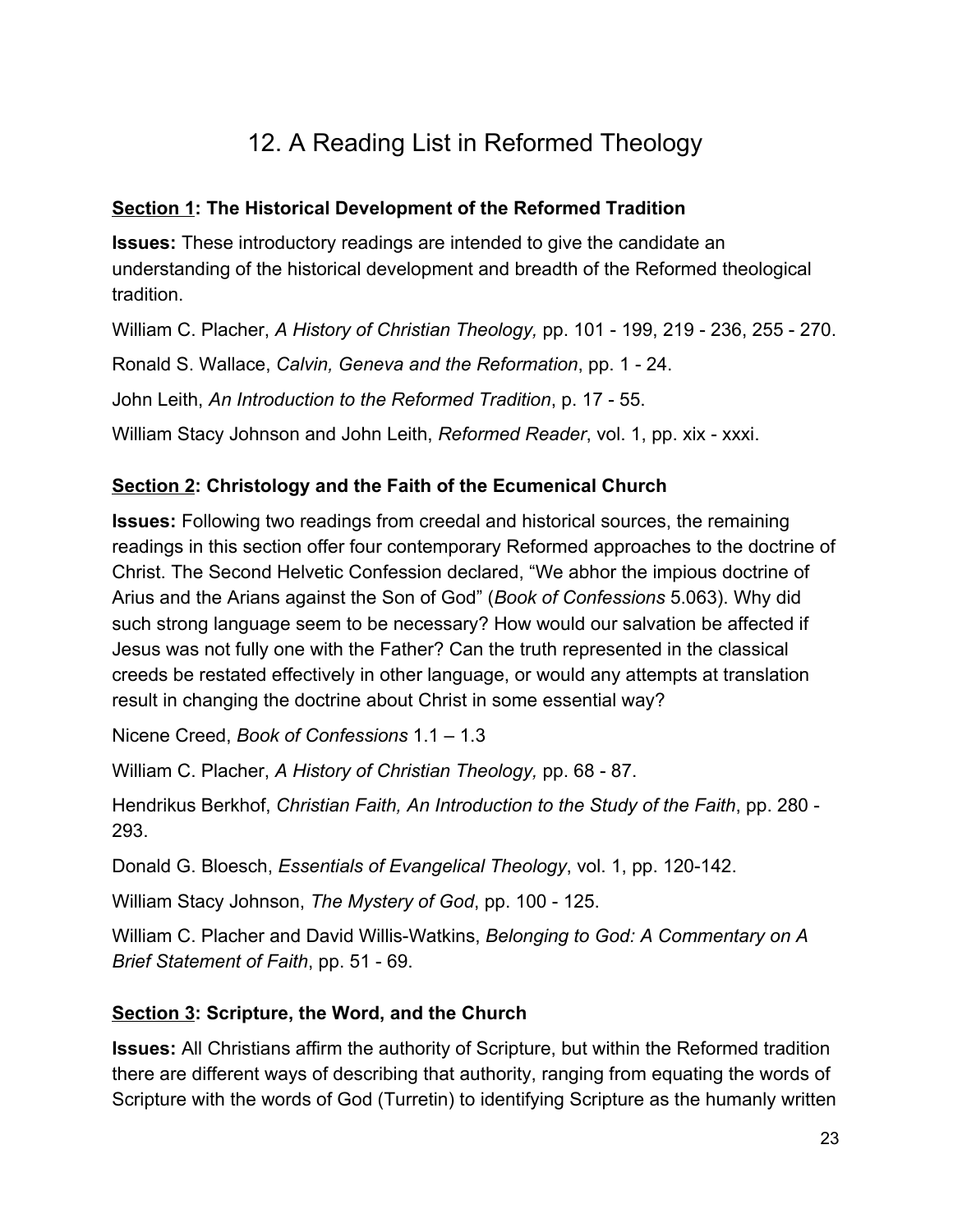witness to God's self-revelation in Christ (Barth). Where does the Presbyterian Confession of 1967 stand?

Ronald S. Wallace, *Calvin, Geneva and the Reformation*, pp. 221 - 260.

John Calvin, *Institutes of the Christian Religion*, sections I.6.1 - I.7.5.

François Turretin, selection from *Institutio theologiae elencticae*, in *Reformed Reader*, vol. 1, pp. 31 - 32.

Westminster Confession of Faith, *Book of Confessions* 6.001 - 6.010.

Karl Barth, *Evangelical Theology*, pp. 3 - 36.

Karl Barth, *Church Dogmatics* I.1, pp. 99 - 124.

Geoffrey W. Bromiley, *Introduction to the Theology of Karl Barth*, pp. 34 - 44.

#### **Section 4: God's Gracious Election**

**Issues:** In contrast to other Christians, Reformed Christians have wanted to say that our salvation is God's doing from beginning to end, and that our faith is the product of the working of grace within us and not its cause. But is there any way of affirming this without also saying that God has arbitrarily determined who will and who will not be saved?

Augustine, *The Enchiridion on Faith, Hope, and Love*, sections XCV - C.

Ronald S. Wallace, *Calvin, Geneva and the Reformation*, pp. 270 - 281.

John Calvin, *Institutes of the Christian Religion*, sections III.21.1 - III.24.5.

Second Helvetic Confession, *Book of Confessions* 5.052 - 5.061.

1903 Declaratory Statement of the Presbyterian Church U.S.A., appended to the Westminster Confession of Faith, *Book of Confessions* 6.191 - 6.193.

Karl Barth, selection from *Church Dogmatics*, in *Reformed Reader*, vol. 2, pp. 85 - 89.

Geoffrey W. Bromiley, *Introduction to the Theology of Karl Barth*, pp. 84 - 98.

#### **Section 5: Baptism, the Sacrament of Rebirth**

**Issues:** A Sacrament may be defined as a human action instituted by Jesus, through which God accomplishes something that humans cannot do. What is the relationship between the symbol and the divine action (the "sign" and the "seal") in baptism? Can infant baptism still be maintained when many who have been baptized are not being raised in the faith?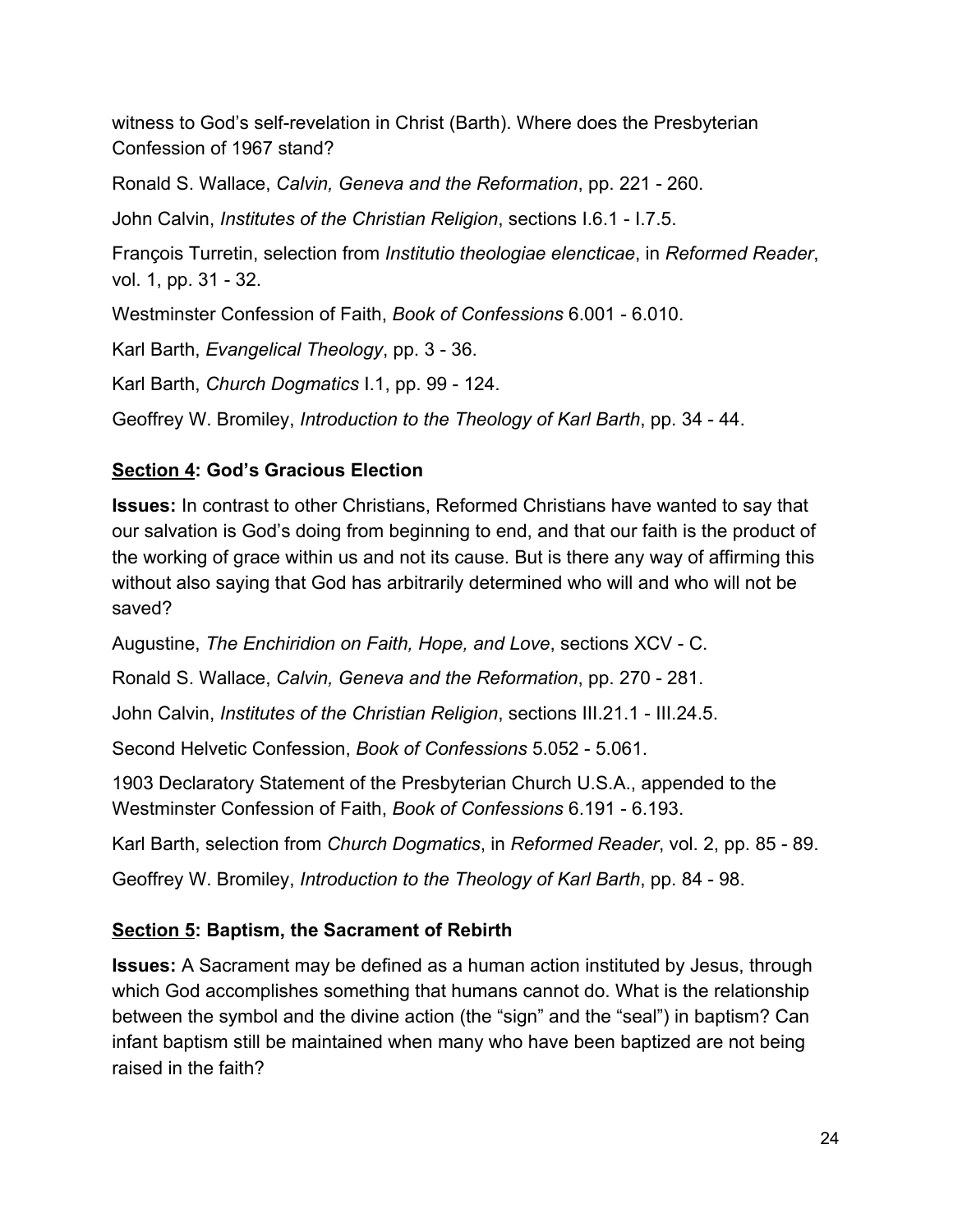John Calvin, *Institutes of the Christian Religion*, sections IV.15.1 - IV.15.18; IV.16.1 - 16.

B. A. Gerrish, *Grace and Gratitude: The Eucharistic Theology of John Calvin*, pp.1 - 20, 87 - 123.

Scots Confession, *Book of Confessions* 3.21.

Second Helvetic Confession, *Book of Confessions* 5.169 - 5.192.

H. J. Wotherspoon and J. M. Kirkpatrick, *A Manual of Church Doctrine According to the Church of Scotland,* 2nd ed., pp. 14 - 38.

Karl Barth, selection from *Church Dogmatics*, in *Reformed Reader*, vol. 2, pp. 272-273.

Geoffrey W. Bromiley, *Introduction to the Theology of Karl Barth*, pp. 239 - 243.

William H. Willimon, *Peculiar Speech: Preaching to the Baptized*, pp. 1 - 23.

Directory for Worship, *Book of Order* W-2.3000 - 2.3014.

#### **Section 6: The Eucharist, the Sacrament of Christ's Presence**

**Issues:** Presbyterian debates about the frequency of communion often hinge on one's view about what happens in the Sacrament: is the action of the Lord's Supper a symbolic representation of Christ's sacrifice which requires our attentive response in order to be effective, or is the Eucharist primarily a divine act by which Jesus becomes present to us independently of our ability to perceive that presence? What does it mean to speak of "the real presence of Christ"?

John Calvin, *Institutes of the Christian Religion*, sections IV.17.1 - 10.

B. A. Gerrish, *Grace and Gratitude: The Eucharistic Theology of John Calvin*, pp. 124 - 190.

John Nevin, selection from *The Mystical Presence*, in *Reformed Reader*, vol. 2, pp. 277  $-280.$ 

Scots Confession, *Book of Confessions* 3.21.

Second Helvetic Confession, *Book of Confessions* 5.169 - 5.184; 5.193 - 5.210.

H. J. Wotherspoon and J. M. Kirkpatrick, *A Manual of Church Doctrine According to the Church of Scotland,* 2nd ed., pp. 14 - 21, 38 - 47.

Directory for Worship, *Book of Order* W-2.400 - 2.4012.

#### **Section 7: The Christian, the Church, and the World**

**Issues:** What is the church's responsibility for and mission to the world in which it lives? What does it mean for a Christian to be in the world but not deriving her identity from the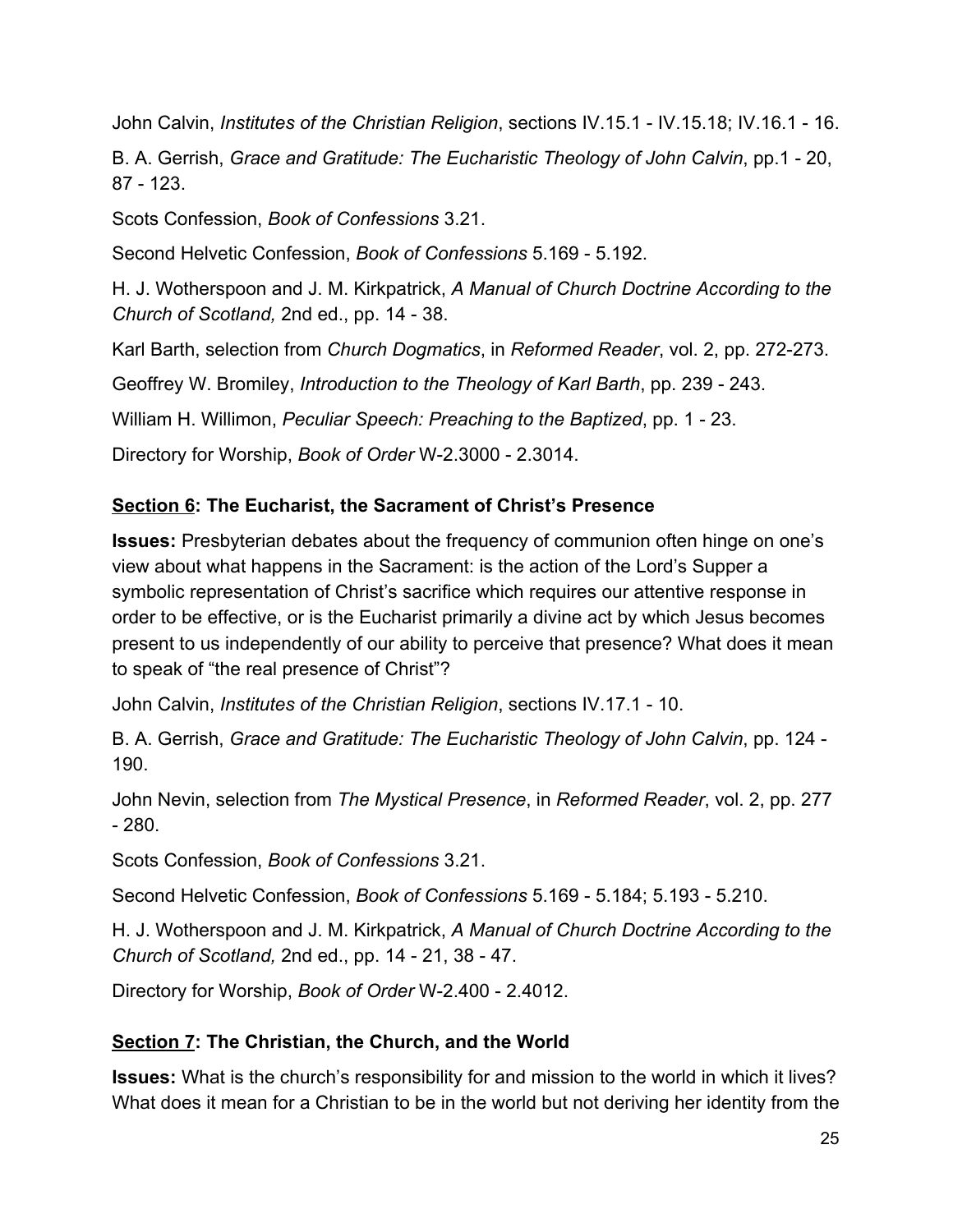world? Does the secularization of the world around us require a different stance on the part of Christians from what seemed to be appropriate when culture appeared to be more Christian?

Form of Government, *Book of Order* G-1.0200; G-3.000 - 3.0401.

Jack Rogers, *Presbyterian Creeds,* pp. 175 - 191

The Theological Declaration of Barmen, *Book of Confessions* 8.01 - 8.28.

Karl Barth, "The Christian Community and the Civil Community" in Clifford Green, *Karl Barth: Theologian of Freedom*, pp. 265 - 296.

Confession of 1967, *Book of Confessions* 9.31 - 47; 9.53 - 56

Directory for Worship, *Book of Order* W-7.1000 - 7.7001.

Brief Statement of Faith, *Book of Confessions* 10.1 - 10.6.

William C. Placher and David Willis-Watkins, *Belonging to God: A Commentary on A Brief Statement of Faith*, pp. 159-183.

Stanley Hauerwas and William Willimon, *Resident Aliens*, pp. 15 - 48.

Adapted from a syllabus prepared for the CPM of the Presbytery of New Hope Robert R. Hann Revised 11/2014 by Rev. Dr. John Senior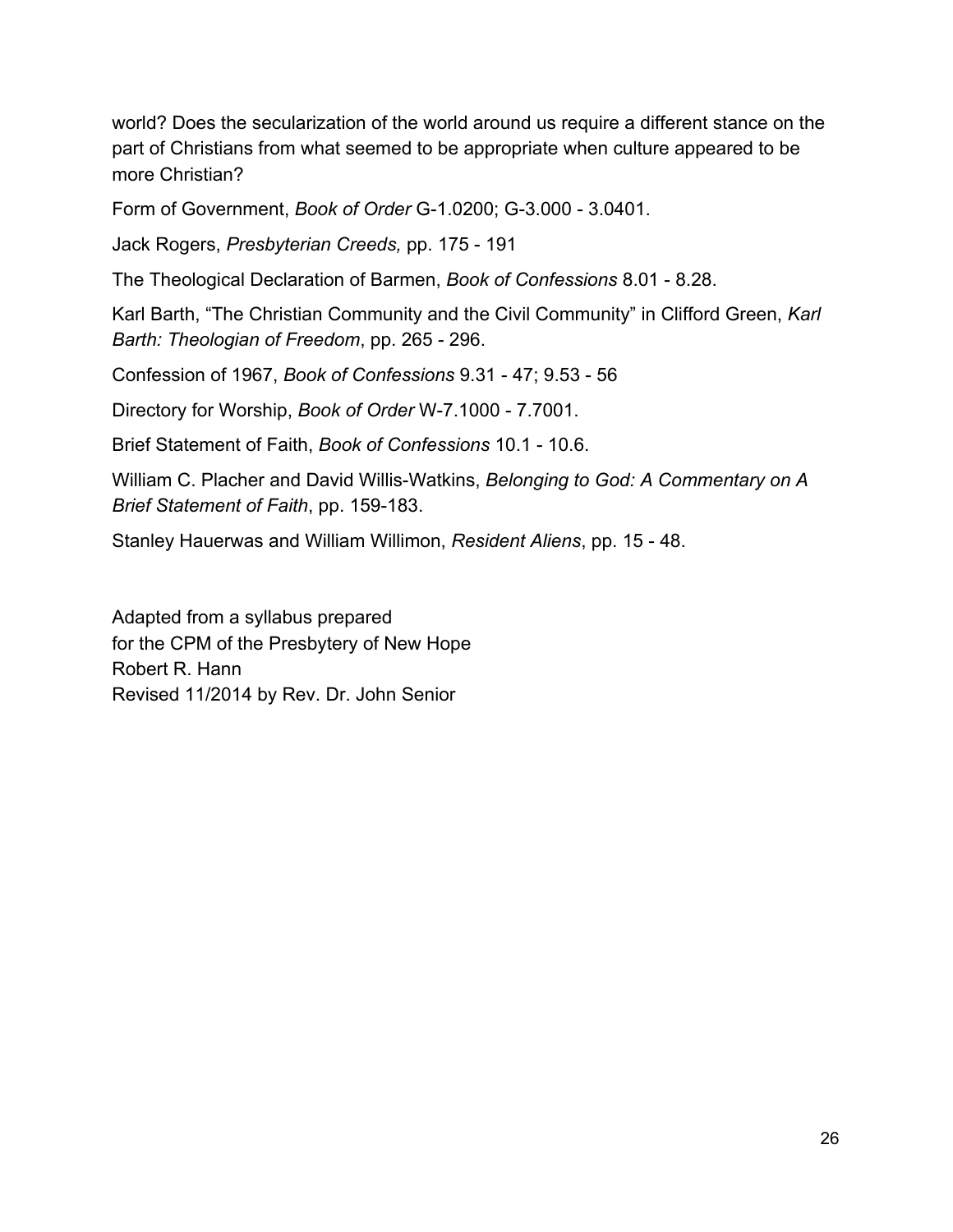# 13. Salem Presbytery CPM Checklist

# **13.1 Application to Pre-Inquirer**

Must be completed prior to application to Inquirer:

| Seminar attendance Date/Conversation with Co-Moderator |
|--------------------------------------------------------|
| 6 months active in a congregation                      |
| Has met with pastor                                    |
| Background Check completed                             |
| NCMDC Assessment completed                             |

# **13.2 Application to Inquirer:**

| Forms 1A, 1B, 1C, 1D received                                                |
|------------------------------------------------------------------------------|
| Pastor Reference Received                                                    |
| Academic Reference Received                                                  |
| <b>College Transcript Received</b><br>School:<br>Degree:<br>Date of Degree:  |
| <b>Seminary Transcript Received</b><br>School:<br>Degree:<br>Date of Degree: |
| Approved by session<br>Date                                                  |
| Forms 2A, 2B completed                                                       |
| Approved by CPM<br>Date<br>With initial goals set for the year               |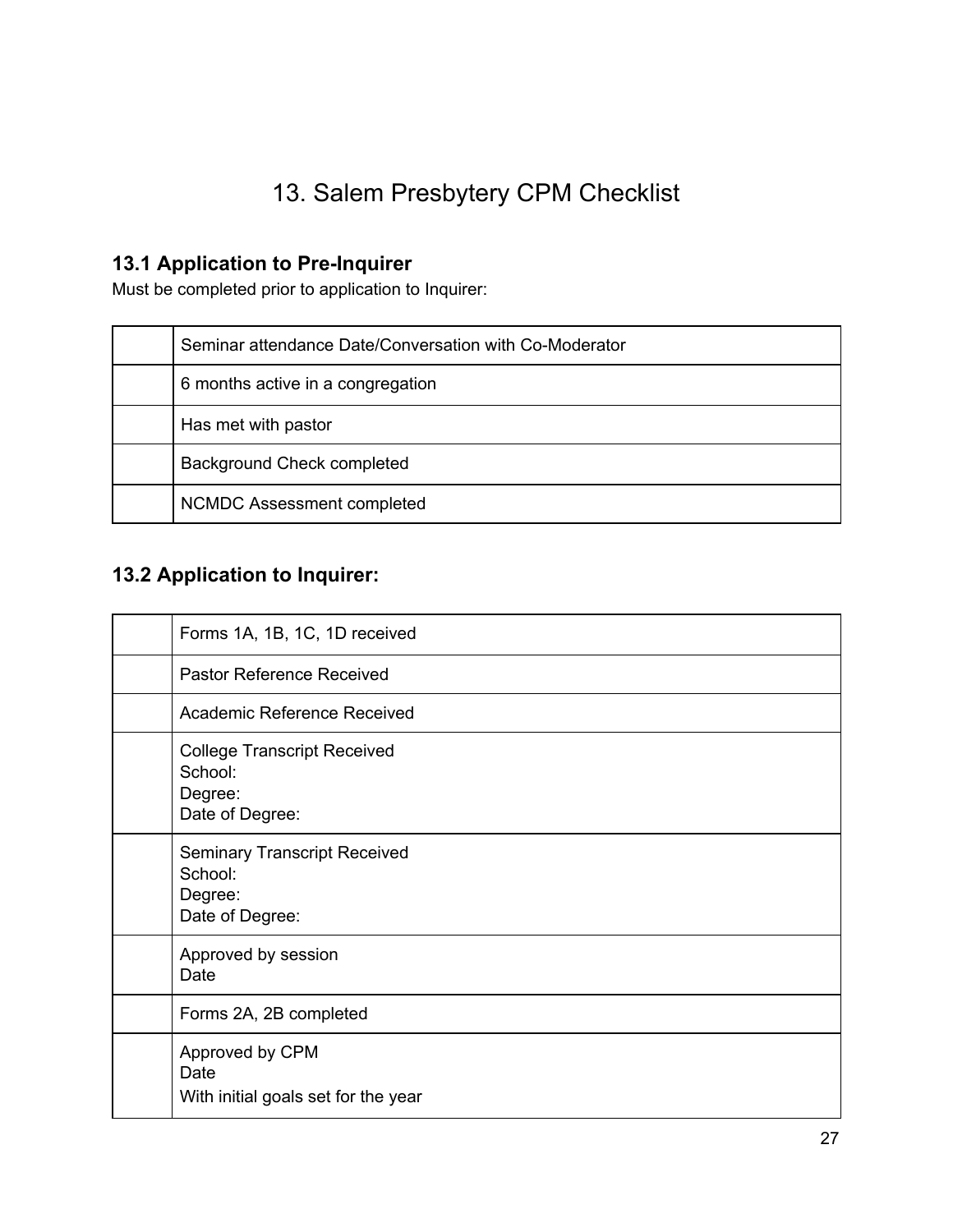| Any exceptions, waivers, additional requirements and/or comments:                                                                                                                                                                                                          |
|----------------------------------------------------------------------------------------------------------------------------------------------------------------------------------------------------------------------------------------------------------------------------|
| <b>Bible Content Exam Date passed</b><br>Dates taken:                                                                                                                                                                                                                      |
| Sexual Misconduct Prevention Training<br>AIM Level 1 Training Date: _______________<br>OR Seminary course Date: _______________                                                                                                                                            |
| <b>Board of Pensions Fiscal Fitness Seminar</b><br>Date attended: _______                                                                                                                                                                                                  |
| Date: ______________<br>Supervisor Evaluation: ______________<br>Advisee Evaluation: ________________                                                                                                                                                                      |
| CPE Location: __________________________<br>Date: _____________<br>Supervisor Evaluation: _____________<br>Advisee Evaluation: _______________                                                                                                                             |
| <b>Annual Review with CPM:</b><br>__ Review 1 Date: ________________ __ Review 2 Date: _____________<br>$\_$ Form 3 $\_$ Form 3<br>_ Seminary transcript _ Seminary transcript<br>_ Form 4 completed after meeting _ Form 4 completed after mtg<br><b>Additional Notes</b> |
| Review 3 Date: New York 1980<br>Form 3<br>Seminary transcript<br>Form 4 completed after meeting                                                                                                                                                                            |
| Application to Candidacy:<br>Forms 5A, 5B Statement of Motivation<br><b>Candidacy Essays</b><br>Seminary transcript<br>Academic:                                                                                                                                           |
| _Approved by Session Date:<br>_ Approved for Recommendation to Presbytery by CPM Date:                                                                                                                                                                                     |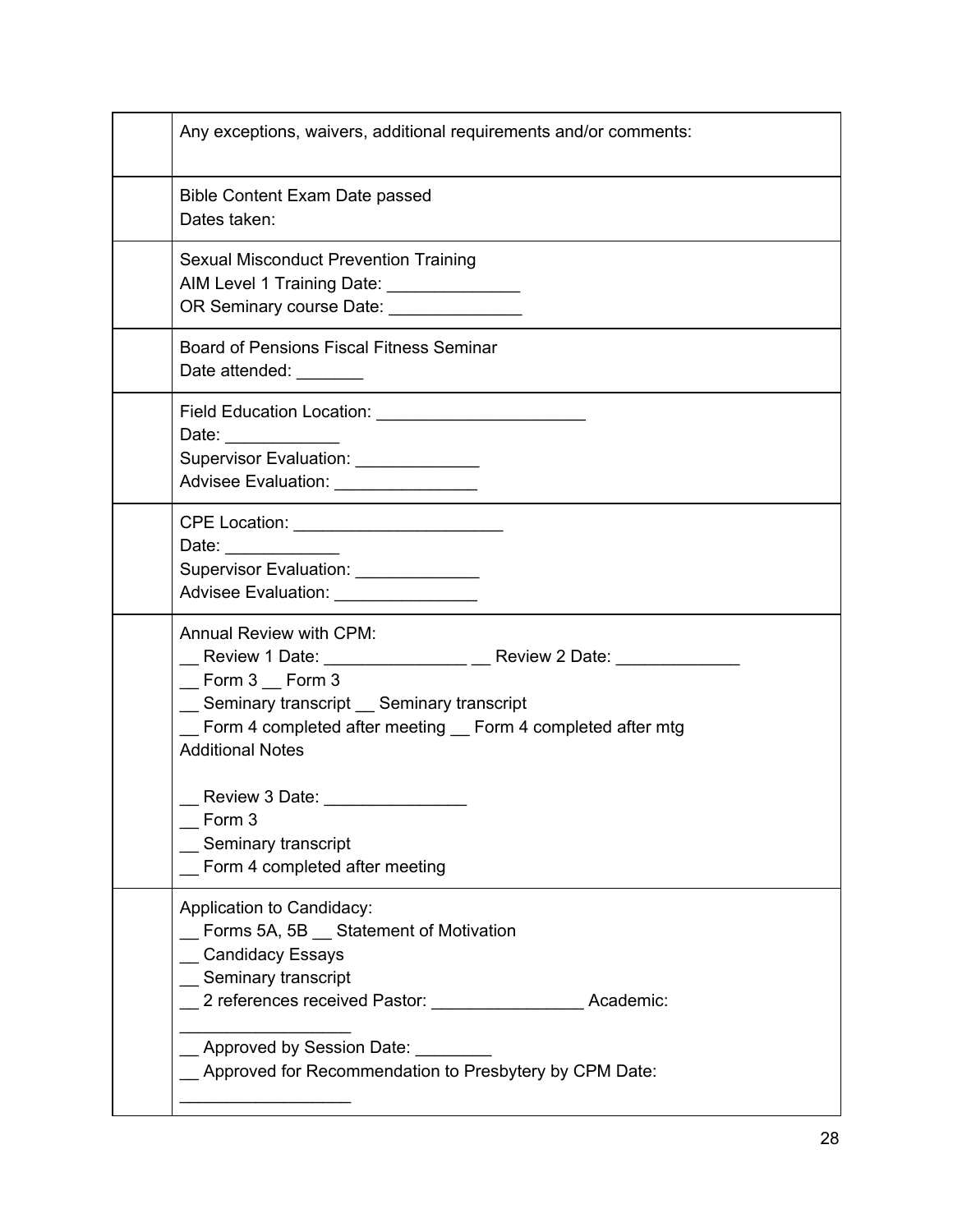| Approved by Presbytery Date: |  |  |
|------------------------------|--|--|
|                              |  |  |
|                              |  |  |

# **13.3 Application to Candidate**

| Graduation from Seminary: _____________________<br>Date: _________________                                                                                                                                                                                             |
|------------------------------------------------------------------------------------------------------------------------------------------------------------------------------------------------------------------------------------------------------------------------|
| Bible Content - circle one:<br>Passed as Inquirer OR Date Passed: __________                                                                                                                                                                                           |
| Theology Ordination Exam Date passed: _____________<br>Dates taken:                                                                                                                                                                                                    |
| Polity Ordination Exam Date passed: ____________<br>Dates taken:                                                                                                                                                                                                       |
| Biblical Exegesis Ordination Exam Date passed: ____________<br>Dates taken:                                                                                                                                                                                            |
| Worship and Sacraments Ordination Exam Date passed:<br>Dates taken:                                                                                                                                                                                                    |
| Date:<br>Supervisor Evaluation: ______________<br>Advisee Evaluation: _________________                                                                                                                                                                                |
| CPE Location: _________________________<br>Date: _____________<br>Supervisor Evaluation: ______________<br>Advisee Evaluation: ________________                                                                                                                        |
| <b>Annual Review with CPM:</b><br>__ Review 1 Date: ________________ __ Review 2 Date: _____________<br>$\_$ Form 3 $\_$ Form 3<br>Seminary transcript _ Seminary transcript<br>Form 4 completed after meeting _ Form 4 completed after mtg<br><b>Additional Notes</b> |
| Review 3 Date: 2000 March 2000<br>Form 3<br>Seminary transcript                                                                                                                                                                                                        |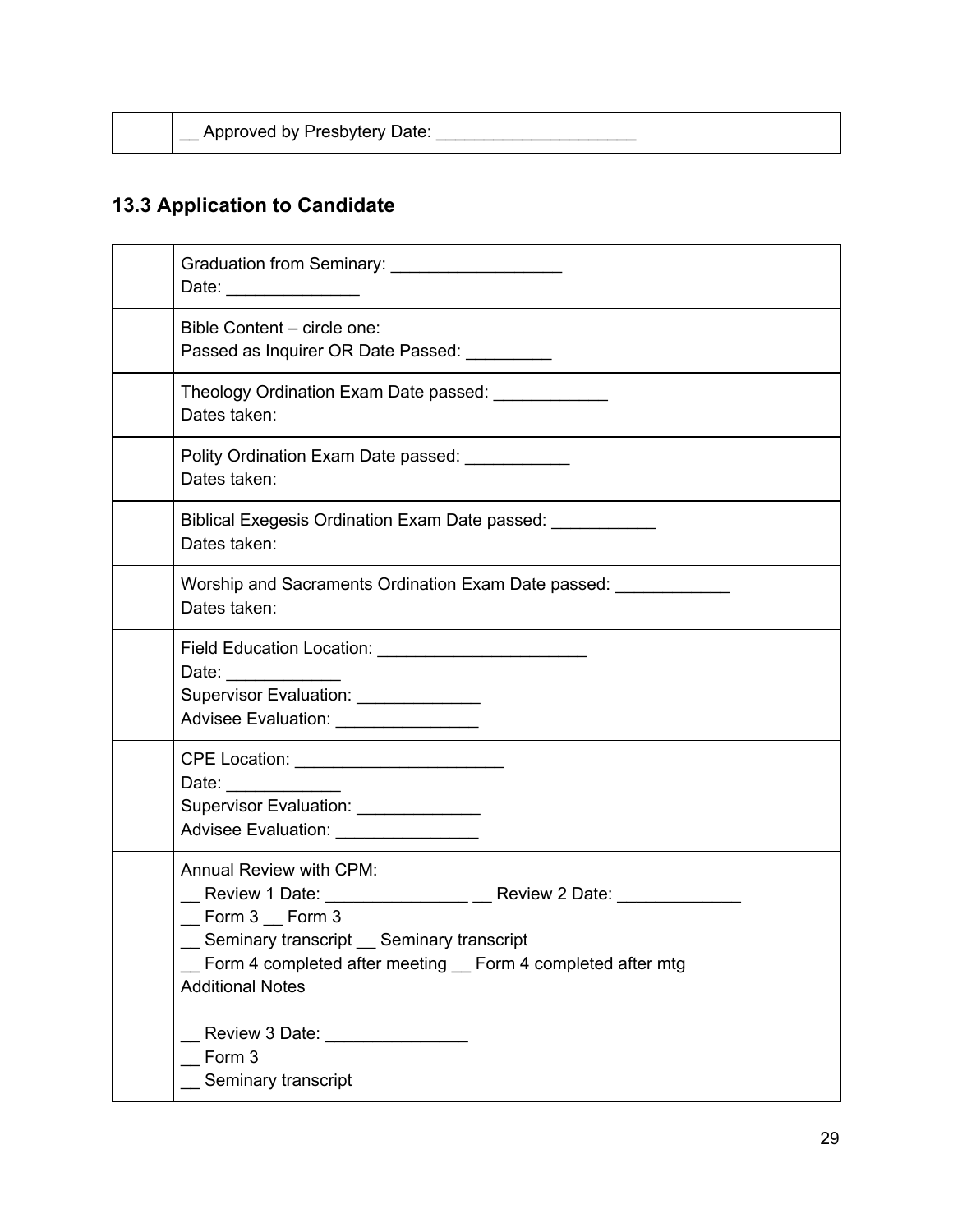|  |  |  | Form 4 completed after meeting |
|--|--|--|--------------------------------|
|  |  |  |                                |

# **13.4 Application for Final Assessment:**

| Passed all 5 ordination exams                                                                                            |
|--------------------------------------------------------------------------------------------------------------------------|
| Seminary transcript showing degree conferred (or indication that all coursework is in<br>the process of being completed) |
| Completion of at least one field ed AND one unit of CPE                                                                  |
| Form 6                                                                                                                   |
| Pastor Reference Received                                                                                                |
| Academic Reference Received                                                                                              |
| PIF draft                                                                                                                |
| <b>Statement of Faith</b>                                                                                                |
| Sermon and Statement of Need                                                                                             |
| Approved by CPM and OK to circulate PIF<br>Date:                                                                         |

### **13.5 Annual Consultation with CPM:**

| Year 1:<br>Review 1 Date:<br>Form 3<br>Form 4 completed after meeting<br>Results (choose one):<br>Continue Candidate on rolls, continue certified status and ongoing call search<br>Continue Candidate on rolls, discontinue certified status and call search<br>Requirements needed prior to re-assessment are outlined on Form 4 |
|------------------------------------------------------------------------------------------------------------------------------------------------------------------------------------------------------------------------------------------------------------------------------------------------------------------------------------|
| Year $2:$<br>Form 3<br>Form 4 completed after meeting<br>Results (choose one):<br>Continue Candidate on rolls, continue certified status and ongoing call search                                                                                                                                                                   |